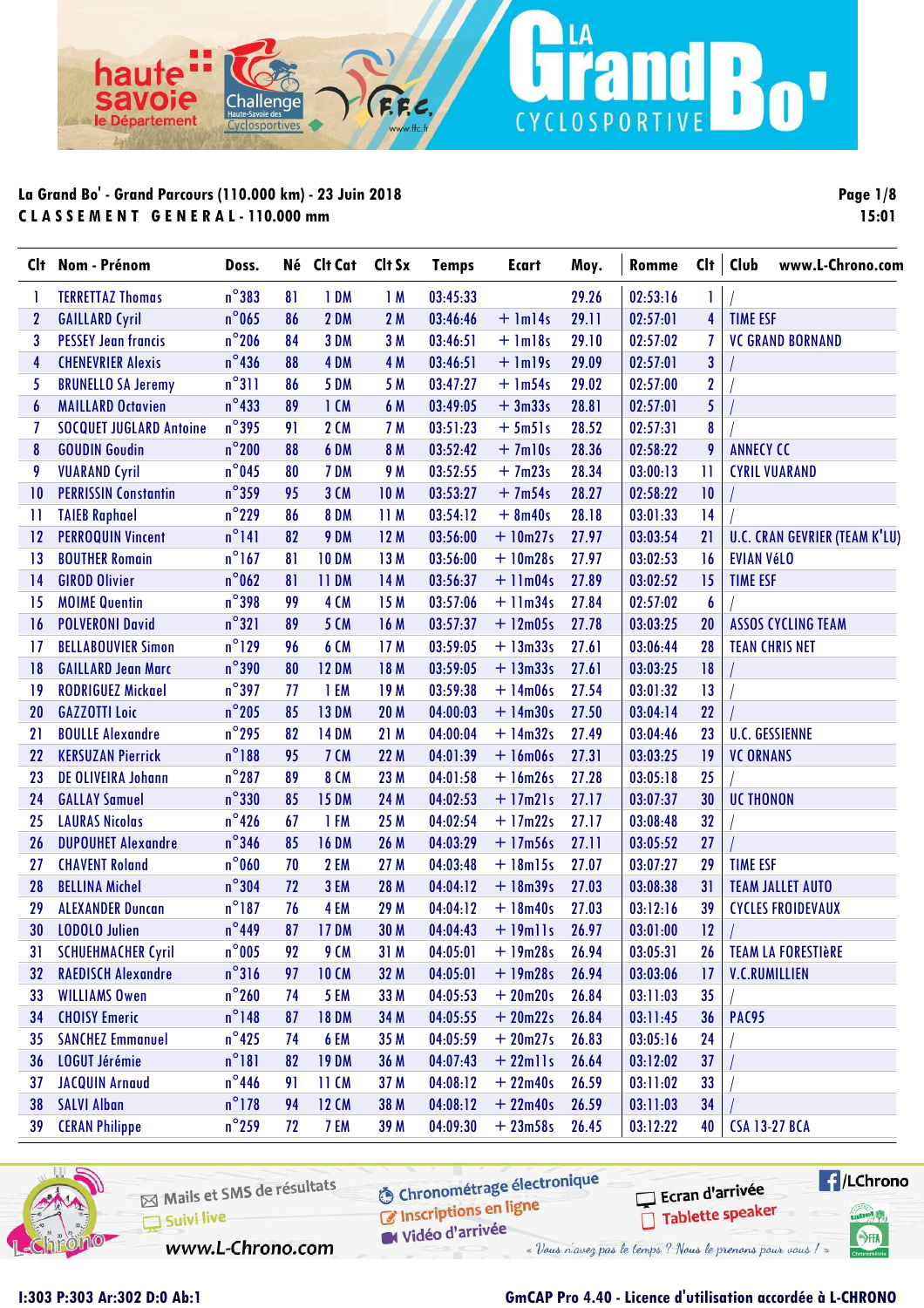ha

avoie

le Département

**Page 2/8 15:01**

n'

| Clt | Nom - Prénom                  | Doss.           | Né | Clt Cat      | Clt Sx | <b>Temps</b> | Ecart         | Moy.  | Romme    | Clt | Club<br>www.L-Chrono.com          |
|-----|-------------------------------|-----------------|----|--------------|--------|--------------|---------------|-------|----------|-----|-----------------------------------|
| 40  | <b>MELLAERTS Randy</b>        | $n^{\circ}343$  | 81 | <b>20 DM</b> | 40 M   | 04:09:33     | $+24m00s$     | 26.45 | 03:12:02 | 38  |                                   |
| 41  | <b>BONNARD Pascal</b>         | $n^{\circ}303$  | 72 | 8 EM         | 41 M   | 04:11:05     | $+25m33s$     | 26.29 | 03:14:09 | 45  |                                   |
| 42  | <b>DESBRINI Cedric</b>        | $n^{\circ}112$  | 75 | 9 EM         | 42 M   | 04:11:51     | $+26$ ml9s    | 26.21 | 03:12:23 | 41  | <b>GO LA LECHÈRE</b>              |
| 43  | <b>MISSILLIER Pierre</b>      | $n^{\circ}$ 257 | 70 | <b>10 EM</b> | 43 M   | 04:12:15     | $+26m43s$     | 26.16 | 03:15:33 | 51  | <b>VC GRAND BORNAND</b>           |
| 44  | <b>DUSSABLY Antoine</b>       | $n^{\circ}$ 160 | 86 | <b>21 DM</b> | 44 M   | 04:12:18     | $+26m45s$     | 26.16 | 03:15:33 | 50  | <b>RS MEXIMIEUX</b>               |
| 45  | <b>EVAIN Jean-luc</b>         | $n^{\circ}$ 190 | 78 | 11 EM        | 45 M   | 04:13:24     | $+27m51s$     | 26.05 | 03:15:23 | 48  | V:C:BELLEGARDE                    |
| 46  | <b>PATICHOUD Damien</b>       | $n^{\circ}407$  | 91 | <b>13 CM</b> | 46 M   | 04:13:24     | $+27m52s$     | 26.05 | 03:17:48 | 56  |                                   |
| 47  | <b>DEPLANTE Patrice</b>       | $n^{\circ}435$  | 61 | 2 FM         | 47 M   | 04:13:40     | $+28m08s$     | 26.02 | 03:15:58 | 52  |                                   |
| 48  | <b>LUCAS Jacques</b>          | $n^{\circ}$ 037 | 57 | 1 GM         | 48 M   | 04:14:42     | $+29$ ml0s    | 25.91 | 03:15:58 | 53  | <b>TEAM JALLET AUTO</b>           |
| 49  | <b>MOVERLEY Roger</b>         | $n^{\circ}$ 193 | 71 | <b>12 EM</b> | 49 M   | 04:16:02     | $+30m29s$     | 25.78 | 03:18:22 | 59  |                                   |
| 50  | <b>JAY Renaud</b>             | $n^{\circ}423$  | 91 | <b>14 CM</b> | 50 M   | 04:16:10     | $+30m38s$     | 25.76 | 03:14:39 | 47  |                                   |
| 51  | <b>PETITJEAN François</b>     | $n^{\circ}$ 293 | 83 | <b>22 DM</b> | 51 M   | 04:16:36     | $+31m03s$     | 25.72 | 03:18:02 | 58  | <b>VC MORZINE AVORIAZ</b>         |
| 52  | <b>CAVAZZANA Christophe</b>   | $n^{\circ}$ 140 | 81 | <b>23 DM</b> | 52 M   | 04:16:44     | $+31ml2s$     | 25.71 | 03:13:37 | 43  |                                   |
| 53  | <b>TRASTOUR Philippe</b>      | $n^{\circ}061$  | 68 | 3 FM         | 53 M   | 04:17:55     | $+32m23s$     | 25.59 | 03:18:22 | 60  | <b>TIME ESF</b>                   |
| 54  | <b>HOULNE Kevin</b>           | $n^{\circ}231$  | 88 | <b>24 DM</b> | 54 M   | 04:17:55     | $+32m23s$     | 25.59 | 03:13:52 | 44  | <b>COLMAR TRAIL AVENTURES</b>     |
| 55  | <b>RODRIGUEZ Antoine</b>      | $n^{\circ}$ 272 | 90 | <b>15 CM</b> | 55 M   | 04:18:32     | $+32m59s$     | 25.53 | 03:15:25 | 49  |                                   |
| 56  | <b>LOUVION Fabien</b>         | $n^{\circ}411$  | 78 | <b>13 EM</b> | 56 M   | 04:18:59     | $+33m27s$     | 25.48 | 03:17:11 | 55  |                                   |
| 57  | <b>AMIOTTE Joel</b>           | $n^{\circ}$ 006 | 76 | <b>14 EM</b> | 57 M   | 04:19:03     | $+33m31s$     | 25.48 | 03:20:45 | 63  | <b>VC MORTEAU MONTBENOIT</b>      |
| 58  | <b>THIRION Jean-luc</b>       | $n^{\circ}$ 195 | 82 | <b>25 DM</b> | 58 M   | 04:19:47     | $+34ml4s$     | 25.41 | 03:13:12 | 42  |                                   |
| 59  | <b>WALLET Bas</b>             | $n^{\circ}131$  | 82 | <b>26 DM</b> | 59 M   | 04:20:22     | $+34m49s$     | 25.35 | 03:22:19 | 69  | <b>MATTEO MARA MECHANICS</b>      |
| 60  | <b>HUDRY Mathieu</b>          | $n^{\circ}280$  | 98 | <b>16 CM</b> | 60 M   | 04:20:22     | $+34m50s$     | 25.35 | 03:23:37 | 72  |                                   |
| 61  | <b>FERTONANI Adrien</b>       | $n^{\circ}011$  | 90 | 17 CM        | 61 M   | 04:20:39     | $+35m07s$     | 25.32 | 03:14:31 | 46  | <b>CVC MéRY</b>                   |
| 62  | <b>MAUPIN Thibaut</b>         | $n^{\circ}051$  | 89 | <b>18 CM</b> | 62 M   | 04:21:03     | $+35m30s$     | 25.28 | 03:21:43 | 64  | <b>ES SEYNOD</b>                  |
| 63  | <b>SAHUC Thibault</b>         | $n^{\circ}121$  | 88 | <b>27 DM</b> | 63 M   | 04:21:26     | $+35m53s$     | 25.25 | 03:22:03 | 67  |                                   |
| 64  | <b>BELINGHERI Pierre</b>      | $n^{\circ}$ 283 | 88 | <b>28 DM</b> | 64 M   | 04:22:17     | $+36m44s$     | 25.16 | 03:18:34 | 61  | <b>CS LA FECLAZ</b>               |
| 65  | <b>LEGER Sylvain</b>          | $n^{\circ}$ 009 | 85 | <b>29 DM</b> | 65 M   | 04:22:21     | $+36m49s$     | 25.16 | 03:21:58 | 65  | <b>TEAM SPORT BIKE 74</b>         |
| 66  | <b>BACCHIOCCHI Henri</b>      | $n^{\circ}100$  | 96 | <b>19 CM</b> | 66 M   | 04:22:23     | $+36m50s$     | 25.16 | 03:17:52 | 57  | <b>VEL'HAUT JURA SAINT-CLAUDE</b> |
| 67  | <b>LAUNOY Dominique</b>       | $n^{\circ}180$  | 60 | 4 FM         | 67 M   | 04:22:25     | $+36m53s$     | 25.15 | 03:22:05 | 68  |                                   |
| 68  | QUEQUEVILLE Stéphane          | $n^{\circ}$ 263 | 75 | <b>15 EM</b> | 68 M   | 04:22:41     | $+37m08s$     | 25.13 | 03:23:19 | 71  | <b>VTT CLUB GEVREY CHAMBERTIN</b> |
| 69  | <b>POURRAT Pierre-etienne</b> | $n^{\circ}$ 218 | 83 | <b>30 DM</b> | 69 M   | 04:23:29     | $+37m57s$     | 25.05 | 03:23:02 | 70  |                                   |
| 70  | <b>MOIME Stéphane</b>         | $n^{\circ}$ 399 | 69 | <b>16 EM</b> | 70 M   | 04:24:49     | $+39$ m $17s$ | 24.92 | 03:24:21 | 74  |                                   |
| 71  | <b>ANTONIOU Benoît</b>        | $n^{\circ}022$  | 71 | 17 EM        | 71 M   | 04:25:00     | $+39m27s$     | 24.91 | 03:26:06 | 82  | <b>ACBB</b>                       |
| 72  | <b>GUIGONNAT Jérôme</b>       | $n^{\circ}$ 262 | 89 | <b>20 CM</b> | 72 M   | 04:25:17     | $+39m44s$     | 24.88 | 03:24:35 | 76  | <b>VC DOUVAINE</b>                |
| 73  | <b>MARAGA Claude</b>          | $n^{\circ}352$  | 56 | <b>2 GM</b>  | 73 M   | 04:25:19     | $+39m46s$     | 24.88 | 03:24:01 | 73  |                                   |
| 74  | <b>ANIEL Julien</b>           | $n^{\circ}$ 225 | 77 | <b>18 EM</b> | 74 M   | 04:25:25     | $+39m52s$     | 24.87 | 03:24:23 | 75  |                                   |
| 75  | <b>BABYTCHEFF Martial</b>     | $n^{\circ}$ 068 | 63 | 5 FM         | 75 M   | 04:26:16     | $+40m44s$     | 24.79 | 03:25:02 | 77  | <b>MARTIAL BABYTCHEFF</b>         |
| 76  | <b>CAVAGNA Claude</b>         | $n^{\circ}$ 111 | 65 | 6 FM         | 76 M   | 04:26:32     | $+40m59s$     | 24.76 | 03:25:24 | 78  |                                   |
| 77  | <b>PERILLAT Franck</b>        | $n^{\circ}$ 142 | 67 | 7 FM         | 77 M   | 04:26:50     | $+4$ lm $18s$ | 24.74 | 03:26:06 | 83  | <b>LA CLUSAZ</b>                  |
| 78  | <b>MIQUET SAGE Yoann</b>      | $n^{\circ}387$  | 89 | <b>21 CM</b> | 78 M   | 04:26:51     | $+41ml8s$     | 24.73 | 03:22:01 | 66  |                                   |
|     |                               |                 |    |              |        |              |               |       |          |     |                                   |

LA

CYCLOSPORTIVE

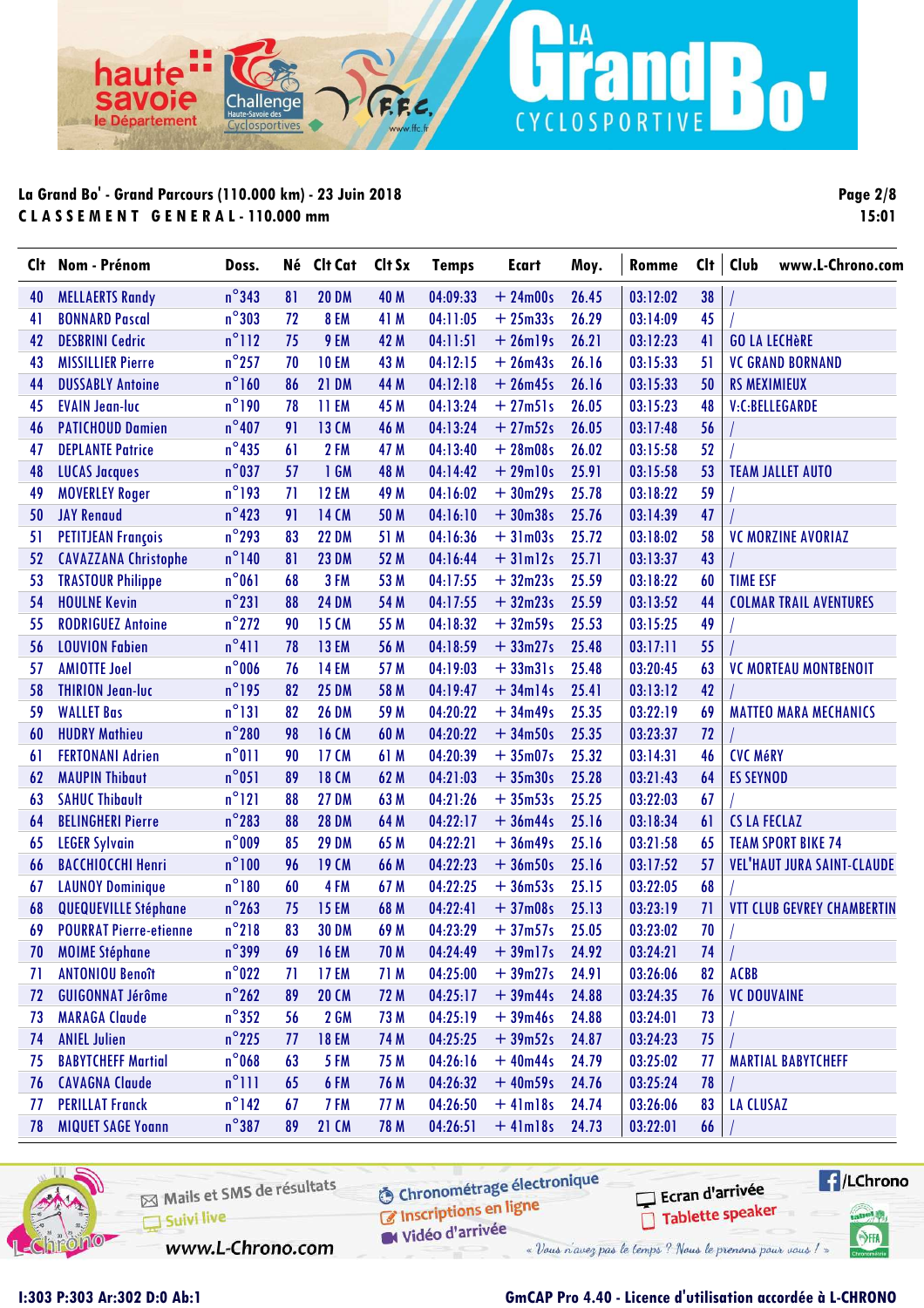ha

avoie

le Département

**Page 3/8 15:01**

n

| $n^{\circ}$ 056<br>03:25:30<br><b>19 EM</b><br>79 M<br>04:26:53<br>$+41m20s$<br>24.73<br>80<br><b>VS ROMANAIS</b><br><b>GRANGEON Walter</b><br>71<br>79<br>$n^{\circ}$ 146<br>95<br><b>BOAS Xavier</b><br>83<br><b>31 DM</b><br>80 M<br>04:28:56<br>$+43m23s$<br>24.54<br>03:29:31<br><b>ENDURANCE SHOP ANNECY</b><br>80<br>$n^{\circ}$ 139<br><b>22 CM</b><br>04:29:01<br><b>PIGAL Steeve</b><br>92<br>81 M<br>$+43m29s$<br>24.53<br>03:16:48<br>54<br><b>CS MAINVILLIERS</b><br>81<br>$n^{\circ}$ 266<br><b>20 EM</b><br>82 M<br>04:31:16<br>$+45m43s$<br>24.33<br>03:29:25<br>93<br><b>TEAM SPORT BIKE 74</b><br><b>BLANCHONG Hervé</b><br>72<br>82<br>$n^{\circ}$ 228<br>95<br>23 CM<br>83 M<br>04:31:19<br><b>MOINE Florian</b><br>$+45m46s$<br>24.33<br>03:19:31<br>62<br>83<br><b>TEAM CHRIS NET</b><br>$n^{\circ}$ 063<br>91<br><b>24 CM</b><br><b>CHRISTOPHE Robin</b><br>84 M<br>04:31:57<br>24.27<br>03:30:56<br>102<br><b>TIME ESF</b><br>$+46m25s$<br>84<br>$n^{\circ}410$<br><b>21 EM</b><br>88<br><b>BONTAZ Jérémy</b><br>73<br>85 M<br>04:33:36<br>$+48m03s$<br>24.12<br>03:28:43<br>85<br>$n^{\circ}418$<br>89<br>89<br><b>25 CM</b><br><b>HABELS Mathis</b><br>86 M<br>04:33:42<br>$+48m09s$<br>24.11<br>03:28:45<br>86<br>$n^{\circ}$ 456<br><b>CRIBB David</b><br>64<br><b>8 FM</b><br>04:33:46<br>03:30:07<br>99<br>87 M<br>$+48m14s$<br>24.11<br>87<br>$n^{\circ}342$<br>90<br>82<br><b>32 DM</b><br>88 M<br>04:33:48<br>$+48m15s$<br>24.11<br>03:28:48<br>88<br><b>GANTIN Grégory</b><br>$n^{\circ}$ 078<br>85<br><b>33 DM</b><br>94<br><b>THEILE Christophe</b><br>89 M<br>04:33:49<br>$+48$ ml6s<br>24.11<br>03:29:25<br>89<br>$n^{\circ}$ 289<br><b>22 EM</b><br><b>DOMENGE Alexandre</b><br>78<br><b>90 M</b><br>04:33:49<br>$+48$ ml7s<br>24.10<br>03:29:11<br>91<br><b>ES SEYNOD TEAM K-LU</b><br>90<br>$n^{\circ}$ 444<br>86<br><b>JOUVE Bertrand</b><br>75<br><b>23 EM</b><br>91 M<br>04:33:59<br>$+48m26s$<br>24.09<br>03:28:00<br>91<br>$n^{\circ}$ 028<br>04:34:29<br>106<br><b>MILLERET Benoit</b><br>76<br><b>24 EM</b><br>92 M<br>$+48m56s$<br>24.05<br>03:32:08<br>92<br>$n^{\circ}$ 079<br>99<br><b>26 CM</b><br>04:34:30<br>81<br><b>MISSILLIER Eloi</b><br>93 M<br>$+48m57s$<br>24.04<br>03:26:00<br>93<br>$n^{\circ}166$<br><b>BRAESCH Mathieu</b><br>84<br><b>34 DM</b><br>94 M<br>04:35:07<br>$+49m34s$<br>23.99<br>03:28:39<br>87<br>94<br>$n^{\circ}189$<br>78<br><b>25 EM</b><br>84<br><b>MONTAUZE Jeremie</b><br>95 M<br>04:36:20<br>$+50m47s$<br>23.89<br>03:26:37<br>95<br>$n^{\circ}$ 299<br><b>BELLICAUD Stephane</b><br>72<br><b>26 EM</b><br><b>96 M</b><br>04:36:54<br>$+51m21s$<br>23.84<br>03:30:34<br>100<br>LES CHAMOIS DU LAC BLEU<br>96<br>$n^{\circ}372$<br>97 M<br>04:37:11<br>03:29:57<br>97<br><b>OUVRIER BUFFET Damien</b><br>79<br><b>35 DM</b><br>$+51m39s$<br>23.81<br>97<br>$n^{\circ}282$<br><b>LANDRON Emmanuel</b><br>86<br><b>36 DM</b><br><b>98 M</b><br>04:37:27<br>$+51m54s$<br>23.79<br>03:32:07<br>105<br>98<br>$n^{\circ}119$<br>83<br><b>37 DM</b><br><b>99 M</b><br>03:30:06<br><b>BOUCHET Bruno</b><br>04:37:50<br>$+52$ ml7s<br>23.76<br>98<br><b>ENTENTE CYCLISTE OLYMPIC VILLEUR</b><br>99<br>$n^{\circ}$ 393<br>3 GM<br><b>PEIXTO Julio</b><br>53<br>100 M<br>04:38:35<br>$+53m03s$<br>23.69<br>03:36:05<br>116<br>100<br>$n^{\circ}$ 007<br><b>27 EM</b><br><b>PETITE Patrice</b><br>73<br>101 M<br>04:38:57<br>$+53m24s$<br>23.66<br>03:29:11<br>92<br>UNION CYCLISTE DE PONTCHARRA<br>101<br>$n^{\circ}328$<br>85<br>92<br><b>27 CM</b><br><b>COMBES Gwenael</b><br>102 M<br>04:39:17<br>$+53m45s$<br>23.63<br>03:27:00<br>102<br>$n^{\circ}$ 093<br>04:39:35<br>74<br><b>28 EM</b><br>103 M<br>$+54m03s$<br>23.61<br>03:31:47<br>104<br><b>TEAM CHEVENOZ</b><br><b>LAUSENAZ Patrice</b><br>103<br>$n^{\circ}$ 292<br><b>HUAUX Romain</b><br>79<br><b>38 DM</b><br>104 M<br>04:39:36<br>$+54m04s$<br>23.61<br>03:29:42<br>96<br><b>UNION CYCLISTE GESSIENNE</b><br>104<br>$n^{\circ}201$<br>63<br>9 FM<br>105 M<br>23.59<br>109<br><b>DUMOLLARD Christian</b><br>04:39:44<br>$+ 54$ mlls<br>03:32:58<br>105<br>$n^{\circ}$ 169<br>86<br><b>39 DM</b><br>04:40:11<br>23.56<br>03:38:21<br>121<br><b>CANYON</b><br><b>HADYS Jeremy</b><br>106 M<br>$+54m38s$<br>106<br><b>BLANCHET NICOUD Christophe n°171</b><br>69<br><b>29 EM</b><br>107 M<br>04:40:24<br>03:34:33<br><b>TEAM SNGB</b><br>$+54m52s$<br>23.54<br>113<br>107<br>$n^{\circ}327$<br>81<br><b>40 DM</b><br>108 M<br>23.48<br>115<br>108 PALLUD Jérôme<br>04:41:05<br>$+55m33s$<br>03:34:59<br>$n^{\circ}$ 254<br>03:25:29<br>79<br>109 FRAISE Olivier<br>70<br><b>30 EM</b><br>109 <sub>M</sub><br>$04:41:38$ + 56m05s<br>23.44<br>$n^{\circ}$ 337<br><b>DUGAST Olivier</b><br>03:32:41<br>69<br><b>31 EM</b><br>110M<br>04:41:39<br>$+56m07s$<br>23.43<br>108<br><b>CS 27EME BCA</b><br>110<br>LÉCORCHÉ Sullivan<br>$n^{\circ}$ 027<br><b>41 DM</b><br>03:38:06<br>85<br>111M<br>04:41:41<br>$+56$ m09s<br>23.43<br>119<br>AC SUB <sub>28</sub><br>Ш<br>$n^{\circ}$ 048<br><b>CARRISSIMO Laurent</b><br><b>42 DM</b><br>04:41:44<br>$+56$ ml2s<br>23.43<br>03:39:09<br>80<br>112M<br>123<br>112<br>$n^{\circ}$ 333<br><b>FAIVRE Francois</b><br><b>43 DM</b><br>04:41:52<br>03:34:24<br>79<br>113 M<br>$+56$ ml9s<br>23.42<br>112<br>113<br>$n^{\circ}$ 136<br>03:31:42<br>103<br><b>AUDEBRAND David</b><br>71<br><b>32 EM</b><br>114 M<br>04:42:02<br>$+56m29s$<br>23.40<br>114<br>$n^{\circ}281$<br><b>LE FUR Simon</b><br>87<br><b>44 DM</b><br>115 M<br>04:42:40<br>$+57m07s$<br>03:33:57<br>110<br>23.35<br>115<br>$n^{\circ}$ 114<br><b>ARTHUR Alexis</b><br>1 ABF<br>04:42:51<br>$+ 57$ ml8s<br>03:39:16<br>83<br>1 F<br>23.33<br>125<br>116<br>$n^{\circ}087$<br><b>28 CM</b><br>$+ 57m35s$ 23.31<br>03:34:54<br><b>BROUILLAUD Jean baptiste</b><br>91<br>116 M<br>04:43:07<br>114<br>117 | CI† | Nom - Prénom | Doss. | Né Clt Cat | Clt Sx | <b>Temps</b> | Ecart | Moy. | Romme | Cl <sub>t</sub> | Club<br>www.L-Chrono.com |
|----------------------------------------------------------------------------------------------------------------------------------------------------------------------------------------------------------------------------------------------------------------------------------------------------------------------------------------------------------------------------------------------------------------------------------------------------------------------------------------------------------------------------------------------------------------------------------------------------------------------------------------------------------------------------------------------------------------------------------------------------------------------------------------------------------------------------------------------------------------------------------------------------------------------------------------------------------------------------------------------------------------------------------------------------------------------------------------------------------------------------------------------------------------------------------------------------------------------------------------------------------------------------------------------------------------------------------------------------------------------------------------------------------------------------------------------------------------------------------------------------------------------------------------------------------------------------------------------------------------------------------------------------------------------------------------------------------------------------------------------------------------------------------------------------------------------------------------------------------------------------------------------------------------------------------------------------------------------------------------------------------------------------------------------------------------------------------------------------------------------------------------------------------------------------------------------------------------------------------------------------------------------------------------------------------------------------------------------------------------------------------------------------------------------------------------------------------------------------------------------------------------------------------------------------------------------------------------------------------------------------------------------------------------------------------------------------------------------------------------------------------------------------------------------------------------------------------------------------------------------------------------------------------------------------------------------------------------------------------------------------------------------------------------------------------------------------------------------------------------------------------------------------------------------------------------------------------------------------------------------------------------------------------------------------------------------------------------------------------------------------------------------------------------------------------------------------------------------------------------------------------------------------------------------------------------------------------------------------------------------------------------------------------------------------------------------------------------------------------------------------------------------------------------------------------------------------------------------------------------------------------------------------------------------------------------------------------------------------------------------------------------------------------------------------------------------------------------------------------------------------------------------------------------------------------------------------------------------------------------------------------------------------------------------------------------------------------------------------------------------------------------------------------------------------------------------------------------------------------------------------------------------------------------------------------------------------------------------------------------------------------------------------------------------------------------------------------------------------------------------------------------------------------------------------------------------------------------------------------------------------------------------------------------------------------------------------------------------------------------------------------------------------------------------------------------------------------------------------------------------------------------------------------------------------------------------------------------------------------------------------------------------------------------------------------------------------------------------------------------------------------------------------------------------------------------------------------------------------------------------------------------------------------------------------------------------------------------------------------------------------------------------------------------------------------------------------------------------------------------------------------------------------------------------------------------------------------------------------------|-----|--------------|-------|------------|--------|--------------|-------|------|-------|-----------------|--------------------------|
|                                                                                                                                                                                                                                                                                                                                                                                                                                                                                                                                                                                                                                                                                                                                                                                                                                                                                                                                                                                                                                                                                                                                                                                                                                                                                                                                                                                                                                                                                                                                                                                                                                                                                                                                                                                                                                                                                                                                                                                                                                                                                                                                                                                                                                                                                                                                                                                                                                                                                                                                                                                                                                                                                                                                                                                                                                                                                                                                                                                                                                                                                                                                                                                                                                                                                                                                                                                                                                                                                                                                                                                                                                                                                                                                                                                                                                                                                                                                                                                                                                                                                                                                                                                                                                                                                                                                                                                                                                                                                                                                                                                                                                                                                                                                                                                                                                                                                                                                                                                                                                                                                                                                                                                                                                                                                                                                                                                                                                                                                                                                                                                                                                                                                                                                                                                                                                                          |     |              |       |            |        |              |       |      |       |                 |                          |
|                                                                                                                                                                                                                                                                                                                                                                                                                                                                                                                                                                                                                                                                                                                                                                                                                                                                                                                                                                                                                                                                                                                                                                                                                                                                                                                                                                                                                                                                                                                                                                                                                                                                                                                                                                                                                                                                                                                                                                                                                                                                                                                                                                                                                                                                                                                                                                                                                                                                                                                                                                                                                                                                                                                                                                                                                                                                                                                                                                                                                                                                                                                                                                                                                                                                                                                                                                                                                                                                                                                                                                                                                                                                                                                                                                                                                                                                                                                                                                                                                                                                                                                                                                                                                                                                                                                                                                                                                                                                                                                                                                                                                                                                                                                                                                                                                                                                                                                                                                                                                                                                                                                                                                                                                                                                                                                                                                                                                                                                                                                                                                                                                                                                                                                                                                                                                                                          |     |              |       |            |        |              |       |      |       |                 |                          |
|                                                                                                                                                                                                                                                                                                                                                                                                                                                                                                                                                                                                                                                                                                                                                                                                                                                                                                                                                                                                                                                                                                                                                                                                                                                                                                                                                                                                                                                                                                                                                                                                                                                                                                                                                                                                                                                                                                                                                                                                                                                                                                                                                                                                                                                                                                                                                                                                                                                                                                                                                                                                                                                                                                                                                                                                                                                                                                                                                                                                                                                                                                                                                                                                                                                                                                                                                                                                                                                                                                                                                                                                                                                                                                                                                                                                                                                                                                                                                                                                                                                                                                                                                                                                                                                                                                                                                                                                                                                                                                                                                                                                                                                                                                                                                                                                                                                                                                                                                                                                                                                                                                                                                                                                                                                                                                                                                                                                                                                                                                                                                                                                                                                                                                                                                                                                                                                          |     |              |       |            |        |              |       |      |       |                 |                          |
|                                                                                                                                                                                                                                                                                                                                                                                                                                                                                                                                                                                                                                                                                                                                                                                                                                                                                                                                                                                                                                                                                                                                                                                                                                                                                                                                                                                                                                                                                                                                                                                                                                                                                                                                                                                                                                                                                                                                                                                                                                                                                                                                                                                                                                                                                                                                                                                                                                                                                                                                                                                                                                                                                                                                                                                                                                                                                                                                                                                                                                                                                                                                                                                                                                                                                                                                                                                                                                                                                                                                                                                                                                                                                                                                                                                                                                                                                                                                                                                                                                                                                                                                                                                                                                                                                                                                                                                                                                                                                                                                                                                                                                                                                                                                                                                                                                                                                                                                                                                                                                                                                                                                                                                                                                                                                                                                                                                                                                                                                                                                                                                                                                                                                                                                                                                                                                                          |     |              |       |            |        |              |       |      |       |                 |                          |
|                                                                                                                                                                                                                                                                                                                                                                                                                                                                                                                                                                                                                                                                                                                                                                                                                                                                                                                                                                                                                                                                                                                                                                                                                                                                                                                                                                                                                                                                                                                                                                                                                                                                                                                                                                                                                                                                                                                                                                                                                                                                                                                                                                                                                                                                                                                                                                                                                                                                                                                                                                                                                                                                                                                                                                                                                                                                                                                                                                                                                                                                                                                                                                                                                                                                                                                                                                                                                                                                                                                                                                                                                                                                                                                                                                                                                                                                                                                                                                                                                                                                                                                                                                                                                                                                                                                                                                                                                                                                                                                                                                                                                                                                                                                                                                                                                                                                                                                                                                                                                                                                                                                                                                                                                                                                                                                                                                                                                                                                                                                                                                                                                                                                                                                                                                                                                                                          |     |              |       |            |        |              |       |      |       |                 |                          |
|                                                                                                                                                                                                                                                                                                                                                                                                                                                                                                                                                                                                                                                                                                                                                                                                                                                                                                                                                                                                                                                                                                                                                                                                                                                                                                                                                                                                                                                                                                                                                                                                                                                                                                                                                                                                                                                                                                                                                                                                                                                                                                                                                                                                                                                                                                                                                                                                                                                                                                                                                                                                                                                                                                                                                                                                                                                                                                                                                                                                                                                                                                                                                                                                                                                                                                                                                                                                                                                                                                                                                                                                                                                                                                                                                                                                                                                                                                                                                                                                                                                                                                                                                                                                                                                                                                                                                                                                                                                                                                                                                                                                                                                                                                                                                                                                                                                                                                                                                                                                                                                                                                                                                                                                                                                                                                                                                                                                                                                                                                                                                                                                                                                                                                                                                                                                                                                          |     |              |       |            |        |              |       |      |       |                 |                          |
|                                                                                                                                                                                                                                                                                                                                                                                                                                                                                                                                                                                                                                                                                                                                                                                                                                                                                                                                                                                                                                                                                                                                                                                                                                                                                                                                                                                                                                                                                                                                                                                                                                                                                                                                                                                                                                                                                                                                                                                                                                                                                                                                                                                                                                                                                                                                                                                                                                                                                                                                                                                                                                                                                                                                                                                                                                                                                                                                                                                                                                                                                                                                                                                                                                                                                                                                                                                                                                                                                                                                                                                                                                                                                                                                                                                                                                                                                                                                                                                                                                                                                                                                                                                                                                                                                                                                                                                                                                                                                                                                                                                                                                                                                                                                                                                                                                                                                                                                                                                                                                                                                                                                                                                                                                                                                                                                                                                                                                                                                                                                                                                                                                                                                                                                                                                                                                                          |     |              |       |            |        |              |       |      |       |                 |                          |
|                                                                                                                                                                                                                                                                                                                                                                                                                                                                                                                                                                                                                                                                                                                                                                                                                                                                                                                                                                                                                                                                                                                                                                                                                                                                                                                                                                                                                                                                                                                                                                                                                                                                                                                                                                                                                                                                                                                                                                                                                                                                                                                                                                                                                                                                                                                                                                                                                                                                                                                                                                                                                                                                                                                                                                                                                                                                                                                                                                                                                                                                                                                                                                                                                                                                                                                                                                                                                                                                                                                                                                                                                                                                                                                                                                                                                                                                                                                                                                                                                                                                                                                                                                                                                                                                                                                                                                                                                                                                                                                                                                                                                                                                                                                                                                                                                                                                                                                                                                                                                                                                                                                                                                                                                                                                                                                                                                                                                                                                                                                                                                                                                                                                                                                                                                                                                                                          |     |              |       |            |        |              |       |      |       |                 |                          |
|                                                                                                                                                                                                                                                                                                                                                                                                                                                                                                                                                                                                                                                                                                                                                                                                                                                                                                                                                                                                                                                                                                                                                                                                                                                                                                                                                                                                                                                                                                                                                                                                                                                                                                                                                                                                                                                                                                                                                                                                                                                                                                                                                                                                                                                                                                                                                                                                                                                                                                                                                                                                                                                                                                                                                                                                                                                                                                                                                                                                                                                                                                                                                                                                                                                                                                                                                                                                                                                                                                                                                                                                                                                                                                                                                                                                                                                                                                                                                                                                                                                                                                                                                                                                                                                                                                                                                                                                                                                                                                                                                                                                                                                                                                                                                                                                                                                                                                                                                                                                                                                                                                                                                                                                                                                                                                                                                                                                                                                                                                                                                                                                                                                                                                                                                                                                                                                          |     |              |       |            |        |              |       |      |       |                 |                          |
|                                                                                                                                                                                                                                                                                                                                                                                                                                                                                                                                                                                                                                                                                                                                                                                                                                                                                                                                                                                                                                                                                                                                                                                                                                                                                                                                                                                                                                                                                                                                                                                                                                                                                                                                                                                                                                                                                                                                                                                                                                                                                                                                                                                                                                                                                                                                                                                                                                                                                                                                                                                                                                                                                                                                                                                                                                                                                                                                                                                                                                                                                                                                                                                                                                                                                                                                                                                                                                                                                                                                                                                                                                                                                                                                                                                                                                                                                                                                                                                                                                                                                                                                                                                                                                                                                                                                                                                                                                                                                                                                                                                                                                                                                                                                                                                                                                                                                                                                                                                                                                                                                                                                                                                                                                                                                                                                                                                                                                                                                                                                                                                                                                                                                                                                                                                                                                                          |     |              |       |            |        |              |       |      |       |                 |                          |
|                                                                                                                                                                                                                                                                                                                                                                                                                                                                                                                                                                                                                                                                                                                                                                                                                                                                                                                                                                                                                                                                                                                                                                                                                                                                                                                                                                                                                                                                                                                                                                                                                                                                                                                                                                                                                                                                                                                                                                                                                                                                                                                                                                                                                                                                                                                                                                                                                                                                                                                                                                                                                                                                                                                                                                                                                                                                                                                                                                                                                                                                                                                                                                                                                                                                                                                                                                                                                                                                                                                                                                                                                                                                                                                                                                                                                                                                                                                                                                                                                                                                                                                                                                                                                                                                                                                                                                                                                                                                                                                                                                                                                                                                                                                                                                                                                                                                                                                                                                                                                                                                                                                                                                                                                                                                                                                                                                                                                                                                                                                                                                                                                                                                                                                                                                                                                                                          |     |              |       |            |        |              |       |      |       |                 |                          |
|                                                                                                                                                                                                                                                                                                                                                                                                                                                                                                                                                                                                                                                                                                                                                                                                                                                                                                                                                                                                                                                                                                                                                                                                                                                                                                                                                                                                                                                                                                                                                                                                                                                                                                                                                                                                                                                                                                                                                                                                                                                                                                                                                                                                                                                                                                                                                                                                                                                                                                                                                                                                                                                                                                                                                                                                                                                                                                                                                                                                                                                                                                                                                                                                                                                                                                                                                                                                                                                                                                                                                                                                                                                                                                                                                                                                                                                                                                                                                                                                                                                                                                                                                                                                                                                                                                                                                                                                                                                                                                                                                                                                                                                                                                                                                                                                                                                                                                                                                                                                                                                                                                                                                                                                                                                                                                                                                                                                                                                                                                                                                                                                                                                                                                                                                                                                                                                          |     |              |       |            |        |              |       |      |       |                 |                          |
|                                                                                                                                                                                                                                                                                                                                                                                                                                                                                                                                                                                                                                                                                                                                                                                                                                                                                                                                                                                                                                                                                                                                                                                                                                                                                                                                                                                                                                                                                                                                                                                                                                                                                                                                                                                                                                                                                                                                                                                                                                                                                                                                                                                                                                                                                                                                                                                                                                                                                                                                                                                                                                                                                                                                                                                                                                                                                                                                                                                                                                                                                                                                                                                                                                                                                                                                                                                                                                                                                                                                                                                                                                                                                                                                                                                                                                                                                                                                                                                                                                                                                                                                                                                                                                                                                                                                                                                                                                                                                                                                                                                                                                                                                                                                                                                                                                                                                                                                                                                                                                                                                                                                                                                                                                                                                                                                                                                                                                                                                                                                                                                                                                                                                                                                                                                                                                                          |     |              |       |            |        |              |       |      |       |                 |                          |
|                                                                                                                                                                                                                                                                                                                                                                                                                                                                                                                                                                                                                                                                                                                                                                                                                                                                                                                                                                                                                                                                                                                                                                                                                                                                                                                                                                                                                                                                                                                                                                                                                                                                                                                                                                                                                                                                                                                                                                                                                                                                                                                                                                                                                                                                                                                                                                                                                                                                                                                                                                                                                                                                                                                                                                                                                                                                                                                                                                                                                                                                                                                                                                                                                                                                                                                                                                                                                                                                                                                                                                                                                                                                                                                                                                                                                                                                                                                                                                                                                                                                                                                                                                                                                                                                                                                                                                                                                                                                                                                                                                                                                                                                                                                                                                                                                                                                                                                                                                                                                                                                                                                                                                                                                                                                                                                                                                                                                                                                                                                                                                                                                                                                                                                                                                                                                                                          |     |              |       |            |        |              |       |      |       |                 |                          |
|                                                                                                                                                                                                                                                                                                                                                                                                                                                                                                                                                                                                                                                                                                                                                                                                                                                                                                                                                                                                                                                                                                                                                                                                                                                                                                                                                                                                                                                                                                                                                                                                                                                                                                                                                                                                                                                                                                                                                                                                                                                                                                                                                                                                                                                                                                                                                                                                                                                                                                                                                                                                                                                                                                                                                                                                                                                                                                                                                                                                                                                                                                                                                                                                                                                                                                                                                                                                                                                                                                                                                                                                                                                                                                                                                                                                                                                                                                                                                                                                                                                                                                                                                                                                                                                                                                                                                                                                                                                                                                                                                                                                                                                                                                                                                                                                                                                                                                                                                                                                                                                                                                                                                                                                                                                                                                                                                                                                                                                                                                                                                                                                                                                                                                                                                                                                                                                          |     |              |       |            |        |              |       |      |       |                 |                          |
|                                                                                                                                                                                                                                                                                                                                                                                                                                                                                                                                                                                                                                                                                                                                                                                                                                                                                                                                                                                                                                                                                                                                                                                                                                                                                                                                                                                                                                                                                                                                                                                                                                                                                                                                                                                                                                                                                                                                                                                                                                                                                                                                                                                                                                                                                                                                                                                                                                                                                                                                                                                                                                                                                                                                                                                                                                                                                                                                                                                                                                                                                                                                                                                                                                                                                                                                                                                                                                                                                                                                                                                                                                                                                                                                                                                                                                                                                                                                                                                                                                                                                                                                                                                                                                                                                                                                                                                                                                                                                                                                                                                                                                                                                                                                                                                                                                                                                                                                                                                                                                                                                                                                                                                                                                                                                                                                                                                                                                                                                                                                                                                                                                                                                                                                                                                                                                                          |     |              |       |            |        |              |       |      |       |                 |                          |
|                                                                                                                                                                                                                                                                                                                                                                                                                                                                                                                                                                                                                                                                                                                                                                                                                                                                                                                                                                                                                                                                                                                                                                                                                                                                                                                                                                                                                                                                                                                                                                                                                                                                                                                                                                                                                                                                                                                                                                                                                                                                                                                                                                                                                                                                                                                                                                                                                                                                                                                                                                                                                                                                                                                                                                                                                                                                                                                                                                                                                                                                                                                                                                                                                                                                                                                                                                                                                                                                                                                                                                                                                                                                                                                                                                                                                                                                                                                                                                                                                                                                                                                                                                                                                                                                                                                                                                                                                                                                                                                                                                                                                                                                                                                                                                                                                                                                                                                                                                                                                                                                                                                                                                                                                                                                                                                                                                                                                                                                                                                                                                                                                                                                                                                                                                                                                                                          |     |              |       |            |        |              |       |      |       |                 |                          |
|                                                                                                                                                                                                                                                                                                                                                                                                                                                                                                                                                                                                                                                                                                                                                                                                                                                                                                                                                                                                                                                                                                                                                                                                                                                                                                                                                                                                                                                                                                                                                                                                                                                                                                                                                                                                                                                                                                                                                                                                                                                                                                                                                                                                                                                                                                                                                                                                                                                                                                                                                                                                                                                                                                                                                                                                                                                                                                                                                                                                                                                                                                                                                                                                                                                                                                                                                                                                                                                                                                                                                                                                                                                                                                                                                                                                                                                                                                                                                                                                                                                                                                                                                                                                                                                                                                                                                                                                                                                                                                                                                                                                                                                                                                                                                                                                                                                                                                                                                                                                                                                                                                                                                                                                                                                                                                                                                                                                                                                                                                                                                                                                                                                                                                                                                                                                                                                          |     |              |       |            |        |              |       |      |       |                 |                          |
|                                                                                                                                                                                                                                                                                                                                                                                                                                                                                                                                                                                                                                                                                                                                                                                                                                                                                                                                                                                                                                                                                                                                                                                                                                                                                                                                                                                                                                                                                                                                                                                                                                                                                                                                                                                                                                                                                                                                                                                                                                                                                                                                                                                                                                                                                                                                                                                                                                                                                                                                                                                                                                                                                                                                                                                                                                                                                                                                                                                                                                                                                                                                                                                                                                                                                                                                                                                                                                                                                                                                                                                                                                                                                                                                                                                                                                                                                                                                                                                                                                                                                                                                                                                                                                                                                                                                                                                                                                                                                                                                                                                                                                                                                                                                                                                                                                                                                                                                                                                                                                                                                                                                                                                                                                                                                                                                                                                                                                                                                                                                                                                                                                                                                                                                                                                                                                                          |     |              |       |            |        |              |       |      |       |                 |                          |
|                                                                                                                                                                                                                                                                                                                                                                                                                                                                                                                                                                                                                                                                                                                                                                                                                                                                                                                                                                                                                                                                                                                                                                                                                                                                                                                                                                                                                                                                                                                                                                                                                                                                                                                                                                                                                                                                                                                                                                                                                                                                                                                                                                                                                                                                                                                                                                                                                                                                                                                                                                                                                                                                                                                                                                                                                                                                                                                                                                                                                                                                                                                                                                                                                                                                                                                                                                                                                                                                                                                                                                                                                                                                                                                                                                                                                                                                                                                                                                                                                                                                                                                                                                                                                                                                                                                                                                                                                                                                                                                                                                                                                                                                                                                                                                                                                                                                                                                                                                                                                                                                                                                                                                                                                                                                                                                                                                                                                                                                                                                                                                                                                                                                                                                                                                                                                                                          |     |              |       |            |        |              |       |      |       |                 |                          |
|                                                                                                                                                                                                                                                                                                                                                                                                                                                                                                                                                                                                                                                                                                                                                                                                                                                                                                                                                                                                                                                                                                                                                                                                                                                                                                                                                                                                                                                                                                                                                                                                                                                                                                                                                                                                                                                                                                                                                                                                                                                                                                                                                                                                                                                                                                                                                                                                                                                                                                                                                                                                                                                                                                                                                                                                                                                                                                                                                                                                                                                                                                                                                                                                                                                                                                                                                                                                                                                                                                                                                                                                                                                                                                                                                                                                                                                                                                                                                                                                                                                                                                                                                                                                                                                                                                                                                                                                                                                                                                                                                                                                                                                                                                                                                                                                                                                                                                                                                                                                                                                                                                                                                                                                                                                                                                                                                                                                                                                                                                                                                                                                                                                                                                                                                                                                                                                          |     |              |       |            |        |              |       |      |       |                 |                          |
|                                                                                                                                                                                                                                                                                                                                                                                                                                                                                                                                                                                                                                                                                                                                                                                                                                                                                                                                                                                                                                                                                                                                                                                                                                                                                                                                                                                                                                                                                                                                                                                                                                                                                                                                                                                                                                                                                                                                                                                                                                                                                                                                                                                                                                                                                                                                                                                                                                                                                                                                                                                                                                                                                                                                                                                                                                                                                                                                                                                                                                                                                                                                                                                                                                                                                                                                                                                                                                                                                                                                                                                                                                                                                                                                                                                                                                                                                                                                                                                                                                                                                                                                                                                                                                                                                                                                                                                                                                                                                                                                                                                                                                                                                                                                                                                                                                                                                                                                                                                                                                                                                                                                                                                                                                                                                                                                                                                                                                                                                                                                                                                                                                                                                                                                                                                                                                                          |     |              |       |            |        |              |       |      |       |                 |                          |
|                                                                                                                                                                                                                                                                                                                                                                                                                                                                                                                                                                                                                                                                                                                                                                                                                                                                                                                                                                                                                                                                                                                                                                                                                                                                                                                                                                                                                                                                                                                                                                                                                                                                                                                                                                                                                                                                                                                                                                                                                                                                                                                                                                                                                                                                                                                                                                                                                                                                                                                                                                                                                                                                                                                                                                                                                                                                                                                                                                                                                                                                                                                                                                                                                                                                                                                                                                                                                                                                                                                                                                                                                                                                                                                                                                                                                                                                                                                                                                                                                                                                                                                                                                                                                                                                                                                                                                                                                                                                                                                                                                                                                                                                                                                                                                                                                                                                                                                                                                                                                                                                                                                                                                                                                                                                                                                                                                                                                                                                                                                                                                                                                                                                                                                                                                                                                                                          |     |              |       |            |        |              |       |      |       |                 |                          |
|                                                                                                                                                                                                                                                                                                                                                                                                                                                                                                                                                                                                                                                                                                                                                                                                                                                                                                                                                                                                                                                                                                                                                                                                                                                                                                                                                                                                                                                                                                                                                                                                                                                                                                                                                                                                                                                                                                                                                                                                                                                                                                                                                                                                                                                                                                                                                                                                                                                                                                                                                                                                                                                                                                                                                                                                                                                                                                                                                                                                                                                                                                                                                                                                                                                                                                                                                                                                                                                                                                                                                                                                                                                                                                                                                                                                                                                                                                                                                                                                                                                                                                                                                                                                                                                                                                                                                                                                                                                                                                                                                                                                                                                                                                                                                                                                                                                                                                                                                                                                                                                                                                                                                                                                                                                                                                                                                                                                                                                                                                                                                                                                                                                                                                                                                                                                                                                          |     |              |       |            |        |              |       |      |       |                 |                          |
|                                                                                                                                                                                                                                                                                                                                                                                                                                                                                                                                                                                                                                                                                                                                                                                                                                                                                                                                                                                                                                                                                                                                                                                                                                                                                                                                                                                                                                                                                                                                                                                                                                                                                                                                                                                                                                                                                                                                                                                                                                                                                                                                                                                                                                                                                                                                                                                                                                                                                                                                                                                                                                                                                                                                                                                                                                                                                                                                                                                                                                                                                                                                                                                                                                                                                                                                                                                                                                                                                                                                                                                                                                                                                                                                                                                                                                                                                                                                                                                                                                                                                                                                                                                                                                                                                                                                                                                                                                                                                                                                                                                                                                                                                                                                                                                                                                                                                                                                                                                                                                                                                                                                                                                                                                                                                                                                                                                                                                                                                                                                                                                                                                                                                                                                                                                                                                                          |     |              |       |            |        |              |       |      |       |                 |                          |
|                                                                                                                                                                                                                                                                                                                                                                                                                                                                                                                                                                                                                                                                                                                                                                                                                                                                                                                                                                                                                                                                                                                                                                                                                                                                                                                                                                                                                                                                                                                                                                                                                                                                                                                                                                                                                                                                                                                                                                                                                                                                                                                                                                                                                                                                                                                                                                                                                                                                                                                                                                                                                                                                                                                                                                                                                                                                                                                                                                                                                                                                                                                                                                                                                                                                                                                                                                                                                                                                                                                                                                                                                                                                                                                                                                                                                                                                                                                                                                                                                                                                                                                                                                                                                                                                                                                                                                                                                                                                                                                                                                                                                                                                                                                                                                                                                                                                                                                                                                                                                                                                                                                                                                                                                                                                                                                                                                                                                                                                                                                                                                                                                                                                                                                                                                                                                                                          |     |              |       |            |        |              |       |      |       |                 |                          |
|                                                                                                                                                                                                                                                                                                                                                                                                                                                                                                                                                                                                                                                                                                                                                                                                                                                                                                                                                                                                                                                                                                                                                                                                                                                                                                                                                                                                                                                                                                                                                                                                                                                                                                                                                                                                                                                                                                                                                                                                                                                                                                                                                                                                                                                                                                                                                                                                                                                                                                                                                                                                                                                                                                                                                                                                                                                                                                                                                                                                                                                                                                                                                                                                                                                                                                                                                                                                                                                                                                                                                                                                                                                                                                                                                                                                                                                                                                                                                                                                                                                                                                                                                                                                                                                                                                                                                                                                                                                                                                                                                                                                                                                                                                                                                                                                                                                                                                                                                                                                                                                                                                                                                                                                                                                                                                                                                                                                                                                                                                                                                                                                                                                                                                                                                                                                                                                          |     |              |       |            |        |              |       |      |       |                 |                          |
|                                                                                                                                                                                                                                                                                                                                                                                                                                                                                                                                                                                                                                                                                                                                                                                                                                                                                                                                                                                                                                                                                                                                                                                                                                                                                                                                                                                                                                                                                                                                                                                                                                                                                                                                                                                                                                                                                                                                                                                                                                                                                                                                                                                                                                                                                                                                                                                                                                                                                                                                                                                                                                                                                                                                                                                                                                                                                                                                                                                                                                                                                                                                                                                                                                                                                                                                                                                                                                                                                                                                                                                                                                                                                                                                                                                                                                                                                                                                                                                                                                                                                                                                                                                                                                                                                                                                                                                                                                                                                                                                                                                                                                                                                                                                                                                                                                                                                                                                                                                                                                                                                                                                                                                                                                                                                                                                                                                                                                                                                                                                                                                                                                                                                                                                                                                                                                                          |     |              |       |            |        |              |       |      |       |                 |                          |
|                                                                                                                                                                                                                                                                                                                                                                                                                                                                                                                                                                                                                                                                                                                                                                                                                                                                                                                                                                                                                                                                                                                                                                                                                                                                                                                                                                                                                                                                                                                                                                                                                                                                                                                                                                                                                                                                                                                                                                                                                                                                                                                                                                                                                                                                                                                                                                                                                                                                                                                                                                                                                                                                                                                                                                                                                                                                                                                                                                                                                                                                                                                                                                                                                                                                                                                                                                                                                                                                                                                                                                                                                                                                                                                                                                                                                                                                                                                                                                                                                                                                                                                                                                                                                                                                                                                                                                                                                                                                                                                                                                                                                                                                                                                                                                                                                                                                                                                                                                                                                                                                                                                                                                                                                                                                                                                                                                                                                                                                                                                                                                                                                                                                                                                                                                                                                                                          |     |              |       |            |        |              |       |      |       |                 |                          |
|                                                                                                                                                                                                                                                                                                                                                                                                                                                                                                                                                                                                                                                                                                                                                                                                                                                                                                                                                                                                                                                                                                                                                                                                                                                                                                                                                                                                                                                                                                                                                                                                                                                                                                                                                                                                                                                                                                                                                                                                                                                                                                                                                                                                                                                                                                                                                                                                                                                                                                                                                                                                                                                                                                                                                                                                                                                                                                                                                                                                                                                                                                                                                                                                                                                                                                                                                                                                                                                                                                                                                                                                                                                                                                                                                                                                                                                                                                                                                                                                                                                                                                                                                                                                                                                                                                                                                                                                                                                                                                                                                                                                                                                                                                                                                                                                                                                                                                                                                                                                                                                                                                                                                                                                                                                                                                                                                                                                                                                                                                                                                                                                                                                                                                                                                                                                                                                          |     |              |       |            |        |              |       |      |       |                 |                          |
|                                                                                                                                                                                                                                                                                                                                                                                                                                                                                                                                                                                                                                                                                                                                                                                                                                                                                                                                                                                                                                                                                                                                                                                                                                                                                                                                                                                                                                                                                                                                                                                                                                                                                                                                                                                                                                                                                                                                                                                                                                                                                                                                                                                                                                                                                                                                                                                                                                                                                                                                                                                                                                                                                                                                                                                                                                                                                                                                                                                                                                                                                                                                                                                                                                                                                                                                                                                                                                                                                                                                                                                                                                                                                                                                                                                                                                                                                                                                                                                                                                                                                                                                                                                                                                                                                                                                                                                                                                                                                                                                                                                                                                                                                                                                                                                                                                                                                                                                                                                                                                                                                                                                                                                                                                                                                                                                                                                                                                                                                                                                                                                                                                                                                                                                                                                                                                                          |     |              |       |            |        |              |       |      |       |                 |                          |
|                                                                                                                                                                                                                                                                                                                                                                                                                                                                                                                                                                                                                                                                                                                                                                                                                                                                                                                                                                                                                                                                                                                                                                                                                                                                                                                                                                                                                                                                                                                                                                                                                                                                                                                                                                                                                                                                                                                                                                                                                                                                                                                                                                                                                                                                                                                                                                                                                                                                                                                                                                                                                                                                                                                                                                                                                                                                                                                                                                                                                                                                                                                                                                                                                                                                                                                                                                                                                                                                                                                                                                                                                                                                                                                                                                                                                                                                                                                                                                                                                                                                                                                                                                                                                                                                                                                                                                                                                                                                                                                                                                                                                                                                                                                                                                                                                                                                                                                                                                                                                                                                                                                                                                                                                                                                                                                                                                                                                                                                                                                                                                                                                                                                                                                                                                                                                                                          |     |              |       |            |        |              |       |      |       |                 |                          |
|                                                                                                                                                                                                                                                                                                                                                                                                                                                                                                                                                                                                                                                                                                                                                                                                                                                                                                                                                                                                                                                                                                                                                                                                                                                                                                                                                                                                                                                                                                                                                                                                                                                                                                                                                                                                                                                                                                                                                                                                                                                                                                                                                                                                                                                                                                                                                                                                                                                                                                                                                                                                                                                                                                                                                                                                                                                                                                                                                                                                                                                                                                                                                                                                                                                                                                                                                                                                                                                                                                                                                                                                                                                                                                                                                                                                                                                                                                                                                                                                                                                                                                                                                                                                                                                                                                                                                                                                                                                                                                                                                                                                                                                                                                                                                                                                                                                                                                                                                                                                                                                                                                                                                                                                                                                                                                                                                                                                                                                                                                                                                                                                                                                                                                                                                                                                                                                          |     |              |       |            |        |              |       |      |       |                 |                          |
|                                                                                                                                                                                                                                                                                                                                                                                                                                                                                                                                                                                                                                                                                                                                                                                                                                                                                                                                                                                                                                                                                                                                                                                                                                                                                                                                                                                                                                                                                                                                                                                                                                                                                                                                                                                                                                                                                                                                                                                                                                                                                                                                                                                                                                                                                                                                                                                                                                                                                                                                                                                                                                                                                                                                                                                                                                                                                                                                                                                                                                                                                                                                                                                                                                                                                                                                                                                                                                                                                                                                                                                                                                                                                                                                                                                                                                                                                                                                                                                                                                                                                                                                                                                                                                                                                                                                                                                                                                                                                                                                                                                                                                                                                                                                                                                                                                                                                                                                                                                                                                                                                                                                                                                                                                                                                                                                                                                                                                                                                                                                                                                                                                                                                                                                                                                                                                                          |     |              |       |            |        |              |       |      |       |                 |                          |
|                                                                                                                                                                                                                                                                                                                                                                                                                                                                                                                                                                                                                                                                                                                                                                                                                                                                                                                                                                                                                                                                                                                                                                                                                                                                                                                                                                                                                                                                                                                                                                                                                                                                                                                                                                                                                                                                                                                                                                                                                                                                                                                                                                                                                                                                                                                                                                                                                                                                                                                                                                                                                                                                                                                                                                                                                                                                                                                                                                                                                                                                                                                                                                                                                                                                                                                                                                                                                                                                                                                                                                                                                                                                                                                                                                                                                                                                                                                                                                                                                                                                                                                                                                                                                                                                                                                                                                                                                                                                                                                                                                                                                                                                                                                                                                                                                                                                                                                                                                                                                                                                                                                                                                                                                                                                                                                                                                                                                                                                                                                                                                                                                                                                                                                                                                                                                                                          |     |              |       |            |        |              |       |      |       |                 |                          |
|                                                                                                                                                                                                                                                                                                                                                                                                                                                                                                                                                                                                                                                                                                                                                                                                                                                                                                                                                                                                                                                                                                                                                                                                                                                                                                                                                                                                                                                                                                                                                                                                                                                                                                                                                                                                                                                                                                                                                                                                                                                                                                                                                                                                                                                                                                                                                                                                                                                                                                                                                                                                                                                                                                                                                                                                                                                                                                                                                                                                                                                                                                                                                                                                                                                                                                                                                                                                                                                                                                                                                                                                                                                                                                                                                                                                                                                                                                                                                                                                                                                                                                                                                                                                                                                                                                                                                                                                                                                                                                                                                                                                                                                                                                                                                                                                                                                                                                                                                                                                                                                                                                                                                                                                                                                                                                                                                                                                                                                                                                                                                                                                                                                                                                                                                                                                                                                          |     |              |       |            |        |              |       |      |       |                 |                          |
|                                                                                                                                                                                                                                                                                                                                                                                                                                                                                                                                                                                                                                                                                                                                                                                                                                                                                                                                                                                                                                                                                                                                                                                                                                                                                                                                                                                                                                                                                                                                                                                                                                                                                                                                                                                                                                                                                                                                                                                                                                                                                                                                                                                                                                                                                                                                                                                                                                                                                                                                                                                                                                                                                                                                                                                                                                                                                                                                                                                                                                                                                                                                                                                                                                                                                                                                                                                                                                                                                                                                                                                                                                                                                                                                                                                                                                                                                                                                                                                                                                                                                                                                                                                                                                                                                                                                                                                                                                                                                                                                                                                                                                                                                                                                                                                                                                                                                                                                                                                                                                                                                                                                                                                                                                                                                                                                                                                                                                                                                                                                                                                                                                                                                                                                                                                                                                                          |     |              |       |            |        |              |       |      |       |                 |                          |
|                                                                                                                                                                                                                                                                                                                                                                                                                                                                                                                                                                                                                                                                                                                                                                                                                                                                                                                                                                                                                                                                                                                                                                                                                                                                                                                                                                                                                                                                                                                                                                                                                                                                                                                                                                                                                                                                                                                                                                                                                                                                                                                                                                                                                                                                                                                                                                                                                                                                                                                                                                                                                                                                                                                                                                                                                                                                                                                                                                                                                                                                                                                                                                                                                                                                                                                                                                                                                                                                                                                                                                                                                                                                                                                                                                                                                                                                                                                                                                                                                                                                                                                                                                                                                                                                                                                                                                                                                                                                                                                                                                                                                                                                                                                                                                                                                                                                                                                                                                                                                                                                                                                                                                                                                                                                                                                                                                                                                                                                                                                                                                                                                                                                                                                                                                                                                                                          |     |              |       |            |        |              |       |      |       |                 |                          |
|                                                                                                                                                                                                                                                                                                                                                                                                                                                                                                                                                                                                                                                                                                                                                                                                                                                                                                                                                                                                                                                                                                                                                                                                                                                                                                                                                                                                                                                                                                                                                                                                                                                                                                                                                                                                                                                                                                                                                                                                                                                                                                                                                                                                                                                                                                                                                                                                                                                                                                                                                                                                                                                                                                                                                                                                                                                                                                                                                                                                                                                                                                                                                                                                                                                                                                                                                                                                                                                                                                                                                                                                                                                                                                                                                                                                                                                                                                                                                                                                                                                                                                                                                                                                                                                                                                                                                                                                                                                                                                                                                                                                                                                                                                                                                                                                                                                                                                                                                                                                                                                                                                                                                                                                                                                                                                                                                                                                                                                                                                                                                                                                                                                                                                                                                                                                                                                          |     |              |       |            |        |              |       |      |       |                 |                          |

LA

CYCLOSPORTIVE

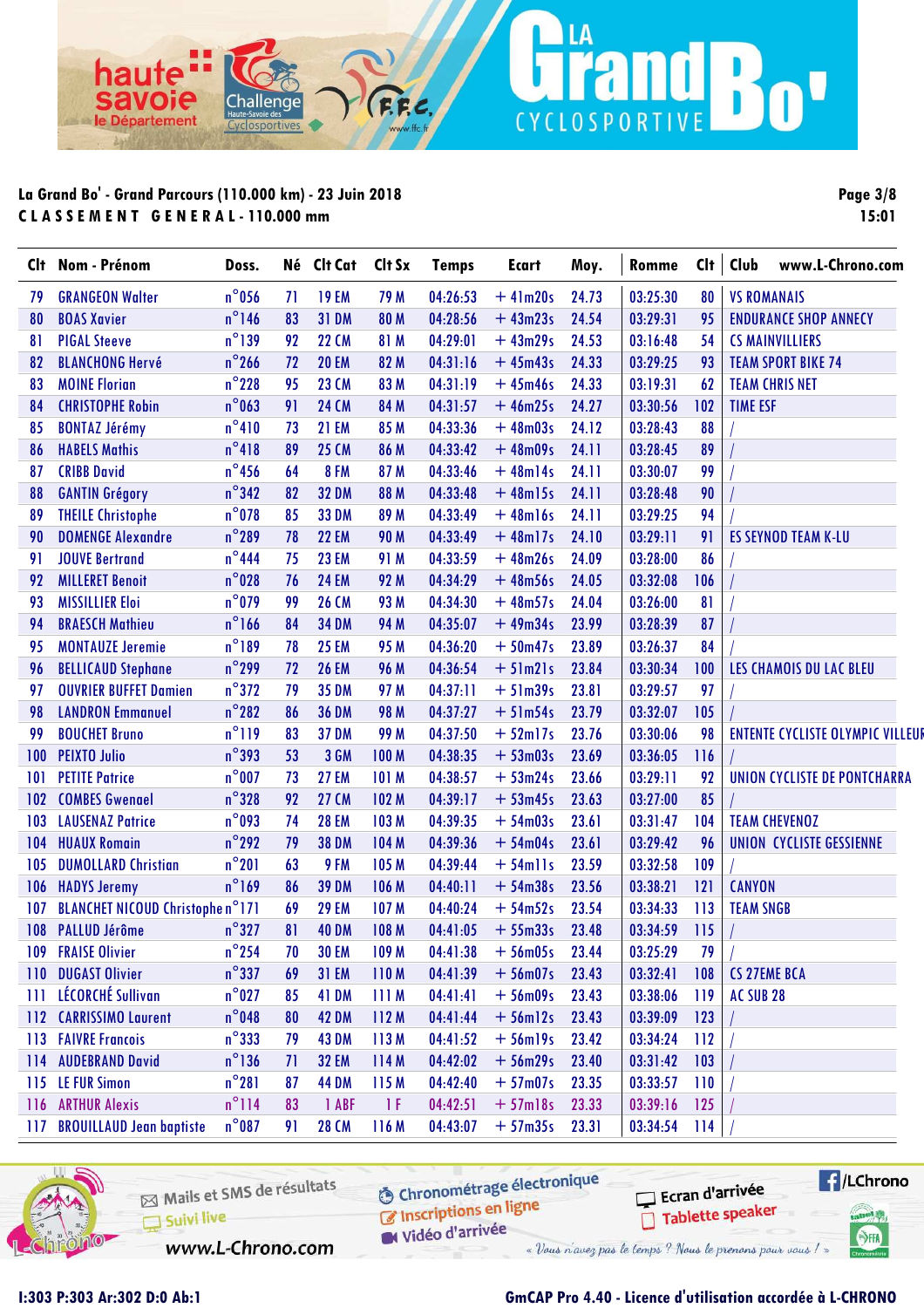ha

avoie

le Département

**Page 4/8 15:01**

n'

| $n^{\circ}$ 202<br><b>33 EM</b><br>117 M<br>04:43:07<br>03:32:41<br><b>VC BELLEGARDE</b><br><b>DUCRET Lucas</b><br>73<br>$+57m35s$<br>23.31<br>107<br>118<br>$n^{\circ}$ 090<br><b>VAUDRAN Richard</b><br><b>10 FM</b><br>118 M<br>04:43:39<br>$+58m07s$<br>133<br>119<br>65<br>23.27<br>03:41:39<br><b>CVC MERY S/OISE</b><br>$n^{\circ}221$<br><b>PAPILLON Gregory</b><br><b>34 EM</b><br>119 M<br>04:43:43<br>$+58$ ml0s<br>120<br>23.26<br>03:37:35<br>117<br>77<br>$n^{\circ}$ 144<br>81<br>120 M<br>23.21<br>127<br><b>DERONZIER Jeremy</b><br><b>45 DM</b><br>04:44:20<br>$+58m48s$<br>03:40:08<br><b>TEAM K-LU</b><br>121<br>$n^{\circ}301$<br><b>LACROIX Jean philippe</b><br><b>35 EM</b><br>121M<br>04:44:27<br>$+58m54s$<br>122<br>122<br>74<br>23.20<br>03:38:29<br><b>TEAM KLU SQR</b><br>$n^{\circ}106$<br><b>ROCHET Fabrice</b><br>123<br><b>11 FM</b><br>122 M<br>04:44:32<br>$+58m59s$<br>23.20<br>03:40:20<br>128<br>67<br>$n^{\circ}365$<br><b>BREYER Renaud</b><br><b>36 EM</b><br>123 M<br>23.08<br>03:39:12<br>124<br>124<br>74<br>04:45:59<br>$+ 1h00m26$<br>$n^{\circ}$ 064<br><b>VILLIEN Sophie</b><br>1BF<br>2F<br>04:47:08<br>$+1h01m35$<br>22.99<br>03:40:41<br>129<br><b>TIME ESF</b><br>125<br>63<br>$n^{\circ}$ 356<br><b>GREFFET Arnaud</b><br>124 M<br>111<br>126<br>85<br><b>46 DM</b><br>04:47:35<br>$+1h02m02$<br>22.95<br>03:34:14<br>$n^{\circ}$ 335<br><b>PERRIN David</b><br>125 M<br>CSC<br>127<br><b>37 EM</b><br>04:47:36<br>$+1h02m04$<br>22.95<br>03:37:58<br>118<br>75<br><b>MAHÉ Régis</b><br>$n^{\circ}241$<br>128<br><b>38 EM</b><br>126 M<br>$+1h04m12$<br>134<br>04:49:45<br>22.78<br>03:41:40<br>77<br>$n^{\circ}$ 123<br>129<br><b>ANNONIER Martin</b><br>99<br><b>29 CM</b><br>127 M<br>$+$ 1h05m17<br>03:30:40<br>101<br><b>VC ST MAIXENT</b><br>04:50:49<br>22.70<br>$n^{\circ}403$<br><b>BUILDER Teak</b><br><b>39 EM</b><br>128 M<br>03:40:44<br>131<br>130<br>70<br>04:51:11<br>$+1h05m38$<br>22.67<br>$n^{\circ}102$<br><b>CERVEAU Fabrice</b><br><b>12 FM</b><br>129 M<br>$+1h05m39$<br>120<br>04:51:11<br>22.67<br>03:38:13<br>131<br>67<br>$n^{\circ}$ 025<br><b>47 DM</b><br>130 M<br>143<br><b>VEL HAUT JURA SAINT CLAUDE</b><br>132<br><b>BOTELHO Damien</b><br>85<br>04:51:12<br>$+1h05m39$<br>22.67<br>03:45:49<br>$n^{\circ}$ 132<br><b>48 DM</b><br>03:40:42<br>130<br>133<br><b>MOLIN Damien</b><br>88<br>131 M<br>04:51:19<br>$+$ 1h05m46<br>22.66<br>$n^{\circ}414$<br>138<br><b>ROUSSEAU Anthony</b><br><b>40 EM</b><br>132 M<br>04:52:23<br>03:44:22<br>134<br>78<br>$+$ 1h06m50<br>22.57 | www.L-Chrono.com |
|-----------------------------------------------------------------------------------------------------------------------------------------------------------------------------------------------------------------------------------------------------------------------------------------------------------------------------------------------------------------------------------------------------------------------------------------------------------------------------------------------------------------------------------------------------------------------------------------------------------------------------------------------------------------------------------------------------------------------------------------------------------------------------------------------------------------------------------------------------------------------------------------------------------------------------------------------------------------------------------------------------------------------------------------------------------------------------------------------------------------------------------------------------------------------------------------------------------------------------------------------------------------------------------------------------------------------------------------------------------------------------------------------------------------------------------------------------------------------------------------------------------------------------------------------------------------------------------------------------------------------------------------------------------------------------------------------------------------------------------------------------------------------------------------------------------------------------------------------------------------------------------------------------------------------------------------------------------------------------------------------------------------------------------------------------------------------------------------------------------------------------------------------------------------------------------------------------------------------------------------------------------------------------------------------------------------------------------------------------------------------------------------------------------------------------------------------------------------------------------------------------------------------------------------------------------------------|------------------|
|                                                                                                                                                                                                                                                                                                                                                                                                                                                                                                                                                                                                                                                                                                                                                                                                                                                                                                                                                                                                                                                                                                                                                                                                                                                                                                                                                                                                                                                                                                                                                                                                                                                                                                                                                                                                                                                                                                                                                                                                                                                                                                                                                                                                                                                                                                                                                                                                                                                                                                                                                                       |                  |
|                                                                                                                                                                                                                                                                                                                                                                                                                                                                                                                                                                                                                                                                                                                                                                                                                                                                                                                                                                                                                                                                                                                                                                                                                                                                                                                                                                                                                                                                                                                                                                                                                                                                                                                                                                                                                                                                                                                                                                                                                                                                                                                                                                                                                                                                                                                                                                                                                                                                                                                                                                       |                  |
|                                                                                                                                                                                                                                                                                                                                                                                                                                                                                                                                                                                                                                                                                                                                                                                                                                                                                                                                                                                                                                                                                                                                                                                                                                                                                                                                                                                                                                                                                                                                                                                                                                                                                                                                                                                                                                                                                                                                                                                                                                                                                                                                                                                                                                                                                                                                                                                                                                                                                                                                                                       |                  |
|                                                                                                                                                                                                                                                                                                                                                                                                                                                                                                                                                                                                                                                                                                                                                                                                                                                                                                                                                                                                                                                                                                                                                                                                                                                                                                                                                                                                                                                                                                                                                                                                                                                                                                                                                                                                                                                                                                                                                                                                                                                                                                                                                                                                                                                                                                                                                                                                                                                                                                                                                                       |                  |
|                                                                                                                                                                                                                                                                                                                                                                                                                                                                                                                                                                                                                                                                                                                                                                                                                                                                                                                                                                                                                                                                                                                                                                                                                                                                                                                                                                                                                                                                                                                                                                                                                                                                                                                                                                                                                                                                                                                                                                                                                                                                                                                                                                                                                                                                                                                                                                                                                                                                                                                                                                       |                  |
|                                                                                                                                                                                                                                                                                                                                                                                                                                                                                                                                                                                                                                                                                                                                                                                                                                                                                                                                                                                                                                                                                                                                                                                                                                                                                                                                                                                                                                                                                                                                                                                                                                                                                                                                                                                                                                                                                                                                                                                                                                                                                                                                                                                                                                                                                                                                                                                                                                                                                                                                                                       |                  |
|                                                                                                                                                                                                                                                                                                                                                                                                                                                                                                                                                                                                                                                                                                                                                                                                                                                                                                                                                                                                                                                                                                                                                                                                                                                                                                                                                                                                                                                                                                                                                                                                                                                                                                                                                                                                                                                                                                                                                                                                                                                                                                                                                                                                                                                                                                                                                                                                                                                                                                                                                                       |                  |
|                                                                                                                                                                                                                                                                                                                                                                                                                                                                                                                                                                                                                                                                                                                                                                                                                                                                                                                                                                                                                                                                                                                                                                                                                                                                                                                                                                                                                                                                                                                                                                                                                                                                                                                                                                                                                                                                                                                                                                                                                                                                                                                                                                                                                                                                                                                                                                                                                                                                                                                                                                       |                  |
|                                                                                                                                                                                                                                                                                                                                                                                                                                                                                                                                                                                                                                                                                                                                                                                                                                                                                                                                                                                                                                                                                                                                                                                                                                                                                                                                                                                                                                                                                                                                                                                                                                                                                                                                                                                                                                                                                                                                                                                                                                                                                                                                                                                                                                                                                                                                                                                                                                                                                                                                                                       |                  |
|                                                                                                                                                                                                                                                                                                                                                                                                                                                                                                                                                                                                                                                                                                                                                                                                                                                                                                                                                                                                                                                                                                                                                                                                                                                                                                                                                                                                                                                                                                                                                                                                                                                                                                                                                                                                                                                                                                                                                                                                                                                                                                                                                                                                                                                                                                                                                                                                                                                                                                                                                                       |                  |
|                                                                                                                                                                                                                                                                                                                                                                                                                                                                                                                                                                                                                                                                                                                                                                                                                                                                                                                                                                                                                                                                                                                                                                                                                                                                                                                                                                                                                                                                                                                                                                                                                                                                                                                                                                                                                                                                                                                                                                                                                                                                                                                                                                                                                                                                                                                                                                                                                                                                                                                                                                       |                  |
|                                                                                                                                                                                                                                                                                                                                                                                                                                                                                                                                                                                                                                                                                                                                                                                                                                                                                                                                                                                                                                                                                                                                                                                                                                                                                                                                                                                                                                                                                                                                                                                                                                                                                                                                                                                                                                                                                                                                                                                                                                                                                                                                                                                                                                                                                                                                                                                                                                                                                                                                                                       |                  |
|                                                                                                                                                                                                                                                                                                                                                                                                                                                                                                                                                                                                                                                                                                                                                                                                                                                                                                                                                                                                                                                                                                                                                                                                                                                                                                                                                                                                                                                                                                                                                                                                                                                                                                                                                                                                                                                                                                                                                                                                                                                                                                                                                                                                                                                                                                                                                                                                                                                                                                                                                                       |                  |
|                                                                                                                                                                                                                                                                                                                                                                                                                                                                                                                                                                                                                                                                                                                                                                                                                                                                                                                                                                                                                                                                                                                                                                                                                                                                                                                                                                                                                                                                                                                                                                                                                                                                                                                                                                                                                                                                                                                                                                                                                                                                                                                                                                                                                                                                                                                                                                                                                                                                                                                                                                       |                  |
|                                                                                                                                                                                                                                                                                                                                                                                                                                                                                                                                                                                                                                                                                                                                                                                                                                                                                                                                                                                                                                                                                                                                                                                                                                                                                                                                                                                                                                                                                                                                                                                                                                                                                                                                                                                                                                                                                                                                                                                                                                                                                                                                                                                                                                                                                                                                                                                                                                                                                                                                                                       |                  |
|                                                                                                                                                                                                                                                                                                                                                                                                                                                                                                                                                                                                                                                                                                                                                                                                                                                                                                                                                                                                                                                                                                                                                                                                                                                                                                                                                                                                                                                                                                                                                                                                                                                                                                                                                                                                                                                                                                                                                                                                                                                                                                                                                                                                                                                                                                                                                                                                                                                                                                                                                                       |                  |
|                                                                                                                                                                                                                                                                                                                                                                                                                                                                                                                                                                                                                                                                                                                                                                                                                                                                                                                                                                                                                                                                                                                                                                                                                                                                                                                                                                                                                                                                                                                                                                                                                                                                                                                                                                                                                                                                                                                                                                                                                                                                                                                                                                                                                                                                                                                                                                                                                                                                                                                                                                       |                  |
| $n^{\circ}$ 233<br>3F<br><b>UDNY Camille</b><br>94<br>1 AF<br>03:47:00<br>135<br>04:52:23<br>$+$ 1h06m51<br>22.57<br>149                                                                                                                                                                                                                                                                                                                                                                                                                                                                                                                                                                                                                                                                                                                                                                                                                                                                                                                                                                                                                                                                                                                                                                                                                                                                                                                                                                                                                                                                                                                                                                                                                                                                                                                                                                                                                                                                                                                                                                                                                                                                                                                                                                                                                                                                                                                                                                                                                                              |                  |
| $n^{\circ}338$<br><b>BABC</b><br><b>DERONZIER Gerard</b><br><b>13 FM</b><br>133 M<br>$+1h07m23$<br>03:44:47<br>136<br>63<br>04:52:55<br>22.53<br>141                                                                                                                                                                                                                                                                                                                                                                                                                                                                                                                                                                                                                                                                                                                                                                                                                                                                                                                                                                                                                                                                                                                                                                                                                                                                                                                                                                                                                                                                                                                                                                                                                                                                                                                                                                                                                                                                                                                                                                                                                                                                                                                                                                                                                                                                                                                                                                                                                  |                  |
| $n^{\circ}$ 150<br><b>SOTO Yann</b><br><b>49 DM</b><br>134 M<br>04:53:46<br>$+1h08m13$<br>147<br>137<br>82<br>22.47<br>03:46:31                                                                                                                                                                                                                                                                                                                                                                                                                                                                                                                                                                                                                                                                                                                                                                                                                                                                                                                                                                                                                                                                                                                                                                                                                                                                                                                                                                                                                                                                                                                                                                                                                                                                                                                                                                                                                                                                                                                                                                                                                                                                                                                                                                                                                                                                                                                                                                                                                                       |                  |
| $n^{\circ}$ 207<br><b>SAINJOIRE Robert</b><br>66<br><b>14 FM</b><br>135 M<br>137<br>138<br>04:54:01<br>$+1h08m29$<br>22.45<br>03:43:28                                                                                                                                                                                                                                                                                                                                                                                                                                                                                                                                                                                                                                                                                                                                                                                                                                                                                                                                                                                                                                                                                                                                                                                                                                                                                                                                                                                                                                                                                                                                                                                                                                                                                                                                                                                                                                                                                                                                                                                                                                                                                                                                                                                                                                                                                                                                                                                                                                |                  |
| $n^{\circ}251$<br><b>41 EM</b><br>136 M<br>03:47:20<br>150<br>139<br><b>RENQUIN Johan</b><br>04:54:05<br>$+1h08m32$<br>22.44<br>77                                                                                                                                                                                                                                                                                                                                                                                                                                                                                                                                                                                                                                                                                                                                                                                                                                                                                                                                                                                                                                                                                                                                                                                                                                                                                                                                                                                                                                                                                                                                                                                                                                                                                                                                                                                                                                                                                                                                                                                                                                                                                                                                                                                                                                                                                                                                                                                                                                    |                  |
| $n^{\circ}$ 358<br><b>WINTERTON Michael</b><br>137 M<br>$+$ 1h09m41<br>142<br>83<br><b>50 DM</b><br>04:55:14<br>22.36<br>03:44:57<br>140                                                                                                                                                                                                                                                                                                                                                                                                                                                                                                                                                                                                                                                                                                                                                                                                                                                                                                                                                                                                                                                                                                                                                                                                                                                                                                                                                                                                                                                                                                                                                                                                                                                                                                                                                                                                                                                                                                                                                                                                                                                                                                                                                                                                                                                                                                                                                                                                                              |                  |
| $n^{\circ}419$<br><b>42 EM</b><br>138 M<br>$+1h09m47$<br>03:46:12<br>145<br>141<br><b>FRANCOIS Sylvain</b><br>70<br>04:55:20<br>22.35                                                                                                                                                                                                                                                                                                                                                                                                                                                                                                                                                                                                                                                                                                                                                                                                                                                                                                                                                                                                                                                                                                                                                                                                                                                                                                                                                                                                                                                                                                                                                                                                                                                                                                                                                                                                                                                                                                                                                                                                                                                                                                                                                                                                                                                                                                                                                                                                                                 |                  |
| $n^{\circ}$ 453<br><b>BOURGON Pascal</b><br><b>15 FM</b><br>139 M<br>22.31<br>03:50:19<br>157<br>142<br>04:55:49<br>$+1h10m17$<br>66                                                                                                                                                                                                                                                                                                                                                                                                                                                                                                                                                                                                                                                                                                                                                                                                                                                                                                                                                                                                                                                                                                                                                                                                                                                                                                                                                                                                                                                                                                                                                                                                                                                                                                                                                                                                                                                                                                                                                                                                                                                                                                                                                                                                                                                                                                                                                                                                                                  |                  |
| $n^{\circ}$ 271<br>140 M<br>159<br><b>VCMM</b><br>143<br><b>REMONNAY Maxime</b><br>79<br><b>51 DM</b><br>04:55:51<br>$+1h10m18$<br>22.31<br>03:50:19                                                                                                                                                                                                                                                                                                                                                                                                                                                                                                                                                                                                                                                                                                                                                                                                                                                                                                                                                                                                                                                                                                                                                                                                                                                                                                                                                                                                                                                                                                                                                                                                                                                                                                                                                                                                                                                                                                                                                                                                                                                                                                                                                                                                                                                                                                                                                                                                                  |                  |
| $n^{\circ}$ 424<br>144<br><b>PESANDO Yann</b><br><b>43 EM</b><br>141 M<br>22.28<br>140<br>76<br>04:56:10<br>$+1h10m38$<br>03:44:39                                                                                                                                                                                                                                                                                                                                                                                                                                                                                                                                                                                                                                                                                                                                                                                                                                                                                                                                                                                                                                                                                                                                                                                                                                                                                                                                                                                                                                                                                                                                                                                                                                                                                                                                                                                                                                                                                                                                                                                                                                                                                                                                                                                                                                                                                                                                                                                                                                    |                  |
| $n^{\circ}$ 159<br><b>RENOTON Gérard</b><br><b>16 FM</b><br>142 M<br>$+1h10m46$<br>22.27<br>144<br>145<br>04:56:19<br>03:45:58<br>65                                                                                                                                                                                                                                                                                                                                                                                                                                                                                                                                                                                                                                                                                                                                                                                                                                                                                                                                                                                                                                                                                                                                                                                                                                                                                                                                                                                                                                                                                                                                                                                                                                                                                                                                                                                                                                                                                                                                                                                                                                                                                                                                                                                                                                                                                                                                                                                                                                  |                  |
| $n^{\circ}375$<br><b>CHYPRE Vincent</b><br><b>17 FM</b><br>143 M<br>04:56:58<br>$+1h11m26$<br>22.23<br>03:44:27<br>139<br>146<br>67                                                                                                                                                                                                                                                                                                                                                                                                                                                                                                                                                                                                                                                                                                                                                                                                                                                                                                                                                                                                                                                                                                                                                                                                                                                                                                                                                                                                                                                                                                                                                                                                                                                                                                                                                                                                                                                                                                                                                                                                                                                                                                                                                                                                                                                                                                                                                                                                                                   |                  |
| $n^{\circ}108$<br><b>52 DM</b><br>144 M<br>155<br>LA TRONCHE VéLO SPORT<br>147<br><b>MARLETAZ Julien</b><br>79<br>$04:57:39$ + 1h12m07<br>22.17<br>03:49:59                                                                                                                                                                                                                                                                                                                                                                                                                                                                                                                                                                                                                                                                                                                                                                                                                                                                                                                                                                                                                                                                                                                                                                                                                                                                                                                                                                                                                                                                                                                                                                                                                                                                                                                                                                                                                                                                                                                                                                                                                                                                                                                                                                                                                                                                                                                                                                                                           |                  |
| $n^{\circ}341$<br>76 44 EM 145 M<br>$04:57:51$ + 1h12m19 22.16<br>$03:43:07$ 136<br>148 AUTANT Johnny<br>$\mathbf{I}$                                                                                                                                                                                                                                                                                                                                                                                                                                                                                                                                                                                                                                                                                                                                                                                                                                                                                                                                                                                                                                                                                                                                                                                                                                                                                                                                                                                                                                                                                                                                                                                                                                                                                                                                                                                                                                                                                                                                                                                                                                                                                                                                                                                                                                                                                                                                                                                                                                                 |                  |
| $n^{\circ}081$<br><b>COUTAUT Julien</b><br><b>53 DM</b><br>146 M<br>$+$ 1h13m06<br>22.10<br>03:48:05<br>151<br><b>MULTIDEP</b><br>149<br>88<br>04:58:39                                                                                                                                                                                                                                                                                                                                                                                                                                                                                                                                                                                                                                                                                                                                                                                                                                                                                                                                                                                                                                                                                                                                                                                                                                                                                                                                                                                                                                                                                                                                                                                                                                                                                                                                                                                                                                                                                                                                                                                                                                                                                                                                                                                                                                                                                                                                                                                                               |                  |
| $n^{\circ}001$<br><b>NADLER Frederic</b><br><b>45 EM</b><br><b>VCMM</b><br>150 <sub>1</sub><br>147 M<br>$04:58:54$ + 1h13m21<br>22.08<br>03:50:19<br>158<br>74                                                                                                                                                                                                                                                                                                                                                                                                                                                                                                                                                                                                                                                                                                                                                                                                                                                                                                                                                                                                                                                                                                                                                                                                                                                                                                                                                                                                                                                                                                                                                                                                                                                                                                                                                                                                                                                                                                                                                                                                                                                                                                                                                                                                                                                                                                                                                                                                        |                  |
| $n^{\circ}$ 094<br><b>18 FM</b><br>148 M<br>$+1h13m26$<br>03:46:13<br><b>ANDREY KHODARIN</b><br><b>KHODARIN Andrey</b><br>04:58:58<br>22.08<br>146<br>151<br>65                                                                                                                                                                                                                                                                                                                                                                                                                                                                                                                                                                                                                                                                                                                                                                                                                                                                                                                                                                                                                                                                                                                                                                                                                                                                                                                                                                                                                                                                                                                                                                                                                                                                                                                                                                                                                                                                                                                                                                                                                                                                                                                                                                                                                                                                                                                                                                                                       |                  |
| $n^{\circ}$ 306<br><b>152 BRUNET Eric</b><br>$+1h13m47$<br>03:42:11<br><b>54 DM</b><br>149 M<br>04:59:20<br>22.05<br>135<br><b>TEAM ENCULÉ DE CYCLISTE</b><br>79                                                                                                                                                                                                                                                                                                                                                                                                                                                                                                                                                                                                                                                                                                                                                                                                                                                                                                                                                                                                                                                                                                                                                                                                                                                                                                                                                                                                                                                                                                                                                                                                                                                                                                                                                                                                                                                                                                                                                                                                                                                                                                                                                                                                                                                                                                                                                                                                      |                  |
| $n^{\circ}$ 265<br>153<br><b>19 FM</b><br>150 M<br><b>BOISIER Pierre</b><br>04:59:21<br>$+1h13m48$<br>22.05<br>03:39:22<br>126<br>66                                                                                                                                                                                                                                                                                                                                                                                                                                                                                                                                                                                                                                                                                                                                                                                                                                                                                                                                                                                                                                                                                                                                                                                                                                                                                                                                                                                                                                                                                                                                                                                                                                                                                                                                                                                                                                                                                                                                                                                                                                                                                                                                                                                                                                                                                                                                                                                                                                  |                  |
| $n^{\circ}$ 156<br>$+1h13m50$<br><b>TIRLOY Aymeric</b><br><b>46 EM</b><br>151 M<br>04:59:22<br>22.05<br>03:53:03<br>171<br><b>LA CLUSAZ</b><br>154<br>76                                                                                                                                                                                                                                                                                                                                                                                                                                                                                                                                                                                                                                                                                                                                                                                                                                                                                                                                                                                                                                                                                                                                                                                                                                                                                                                                                                                                                                                                                                                                                                                                                                                                                                                                                                                                                                                                                                                                                                                                                                                                                                                                                                                                                                                                                                                                                                                                              |                  |
| <b>LAGARDE Cédric</b><br>$n^{\circ}$ 250<br><b>55 DM</b><br>152 M<br>04:59:23<br>$+1h13m50$<br>22.05<br>03:51:17<br>155<br>80<br>165                                                                                                                                                                                                                                                                                                                                                                                                                                                                                                                                                                                                                                                                                                                                                                                                                                                                                                                                                                                                                                                                                                                                                                                                                                                                                                                                                                                                                                                                                                                                                                                                                                                                                                                                                                                                                                                                                                                                                                                                                                                                                                                                                                                                                                                                                                                                                                                                                                  |                  |
| $n^{\circ}284$<br>156 ALPEN Victoria<br>4F<br>$05:00:43 + 1h15m10$<br>03:52:36<br>2 ABF<br>77<br>21.95<br>169                                                                                                                                                                                                                                                                                                                                                                                                                                                                                                                                                                                                                                                                                                                                                                                                                                                                                                                                                                                                                                                                                                                                                                                                                                                                                                                                                                                                                                                                                                                                                                                                                                                                                                                                                                                                                                                                                                                                                                                                                                                                                                                                                                                                                                                                                                                                                                                                                                                         |                  |

LA

CYCLOSPORTIVE

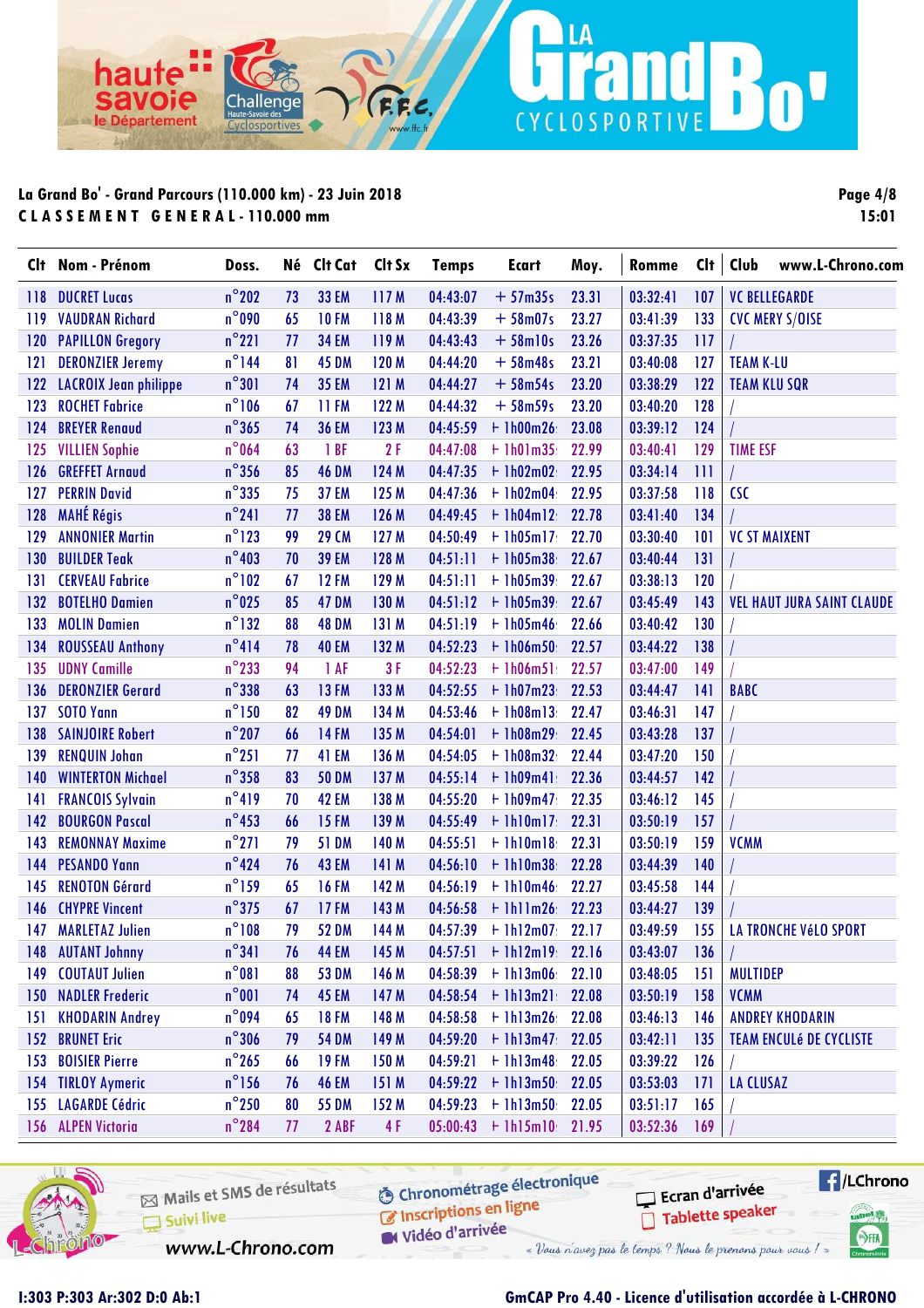Cha

ha

avoie

le Département

n

| Clt              | Nom - Prénom                 | Doss.           |    | Né Clt Cat   | Clt Sx       | <b>Temps</b> | <b>Ecart</b>         | Moy.  | Romme    |     | Clt   Club          | www.L-Chrono.com                     |  |
|------------------|------------------------------|-----------------|----|--------------|--------------|--------------|----------------------|-------|----------|-----|---------------------|--------------------------------------|--|
| 157              | <b>CHAPPUIS Fabrice</b>      | $n^{\circ}309$  | 81 | <b>56 DM</b> | 153 M        | 05:00:51     | $+$ 1h15m18          | 21.94 | 03:53:36 | 174 |                     |                                      |  |
| 158              | <b>DIXON Ben</b>             | $n^{\circ}$ 149 | 78 | <b>47 EM</b> | 154 M        | 05:01:18     | $+$ 1h15m46          | 21.91 | 03:52:36 | 170 | <b>SYSTEMATICA</b>  |                                      |  |
| 159              | <b>COURDIER Alban</b>        | $n^{\circ}$ 076 | 70 | <b>48 EM</b> | 155 M        | 05:01:20     | $+$ 1h15m48          | 21.90 | 03:41:09 | 132 |                     |                                      |  |
| 160              | <b>TEPPE Jean jacques</b>    | $n^{\circ}$ 240 | 61 | <b>20 FM</b> | 156 M        | 05:01:28     | $+$ 1h15m55          | 21.89 | 03:51:24 | 166 |                     | <b>TAEM OLD MOUNTAINS</b>            |  |
| 161              | <b>DARET Thomas</b>          | $n^{\circ}$ 152 | 89 | <b>30 CM</b> | 157 M        | 05:01:49     | $+$ 1h16m16          | 21.87 | 03:51:06 | 164 |                     |                                      |  |
| 162              | <b>COPIE Clemence</b>        | $n^{\circ}046$  | 84 | 2AF          | 5 F          | 05:02:04     | $+$ 1h16m31          | 21.85 | 03:50:41 | 161 |                     | <b>CERCLE DES PASSIONNES</b>         |  |
| 163              | <b>DEHAYE Philippe</b>       | $n^{\circ}$ 158 | 60 | <b>21 FM</b> | 158 M        | 05:03:58     | $+$ 1h18m25          | 21.71 | 03:51:45 | 167 |                     | <b>UC CRAN GEVRIER</b>               |  |
| 164              | <b>DERONZIER Julien</b>      | $n^{\circ}$ 172 | 78 | <b>49 EM</b> | 159 M        | 05:04:23     | $+1h18m50$           | 21.68 | 03:55:58 | 177 | <b>TEAM K-LU</b>    |                                      |  |
| 165              | <b>BOURDON Pierre</b>        | $n^{\circ}313$  | 61 | <b>22 FM</b> | 160 M        | 05:04:25     | $+1h18m53$           | 21.68 | 03:50:43 | 162 |                     |                                      |  |
| 166              | <b>CUENOT Francois</b>       | $n^{\circ}389$  | 78 | <b>50 EM</b> | 161 M        | 05:05:12     | $+$ 1h19m40          | 21.63 | 03:49:30 | 153 |                     |                                      |  |
| 167              | <b>MARTON Thibaud</b>        | $n^{\circ}$ 145 | 88 | <b>57 DM</b> | 162 M        | 05:06:00     | $+1h20m28$           | 21.57 | 03:48:05 | 152 | <b>VC LEVALLOIS</b> |                                      |  |
| 168              | <b>MENDES Laurent</b>        | $n^{\circ}400$  | 71 | <b>51 EM</b> | 163 M        | 05:08:12     | $+$ 1h22m40          | 21.41 | 03:51:45 | 168 |                     |                                      |  |
| 169              | <b>KUZMINSKI Jerzy</b>       | $n^{\circ}$ 047 | 80 | <b>58 DM</b> | 164 M        | 05:08:23     | $+$ 1h22m50          | 21.40 | 03:53:13 | 172 |                     |                                      |  |
| 170              | <b>GRATALOUP Alexandre</b>   | $n^{\circ}363$  | 99 | <b>31 CM</b> | 165 M        | 05:08:42     | $+$ 1h23m10          | 21.38 | 03:56:30 | 180 |                     |                                      |  |
| 171              | <b>GRUFFAT Christian</b>     | $n^{\circ}110$  | 65 | <b>23 FM</b> | 166 M        | 05:09:46     | $+$ 1h24m13          | 21.31 | 03:56:25 | 179 |                     | <b>LES ALLIGATORS SEYNOD</b>         |  |
| 172              | <b>KLENKLEN Stéphane</b>     | $n^{\circ}377$  | 71 | <b>52 EM</b> | 167 M        | 05:12:09     | $+$ 1h26m37          | 21.14 | 03:56:37 | 181 |                     |                                      |  |
| 173              | <b>LACROIX Jean-baptiste</b> | $n^{\circ}$ 203 | 87 | <b>59 DM</b> | 168 M        | 05:12:25     | $+$ 1h26m52          | 21.13 | 03:50:32 | 160 |                     |                                      |  |
| 174              | <b>HENCKAERTS Jean-marie</b> | $n^{\circ}302$  | 66 | <b>24 FM</b> | 169 M        | 05:12:35     | $+$ 1h27m03          | 21.11 | 03:50:08 | 156 |                     |                                      |  |
| 175              | <b>MISSILLIER Quentin</b>    | $n^{\circ}$ 134 | 92 | <b>32 CM</b> | 170 M        | 05:13:15     | $+$ 1h27m42          | 21.07 | 04:00:50 | 186 |                     |                                      |  |
| 176              | <b>NAPPEY Jean-charles</b>   | $n^{\circ}$ 004 | 75 | <b>53 EM</b> | 171 M        | 05:13:50     | $+1h28m18$           | 21.03 | 03:53:27 | 173 |                     | <b>SC VAL DE MORTEAU</b>             |  |
| 177              | <b>GIRAUDIER Yann</b>        | $n^{\circ}$ 220 | 81 | <b>60 DM</b> | 172 M        | 05:14:00     | $+$ 1h28m28          | 21.02 | 04:00:57 | 187 |                     |                                      |  |
| 178              | <b>BALTHAZARD Jean</b>       | $n^{\circ}$ 154 | 47 | 4 GM         | 173 M        | 05:14:02     | $+1h28m30$           | 21.02 | 04:02:04 | 188 |                     | LA MOTTE SERVOLEX CYCLISME           |  |
| 179              | <b>MINARY Emmanuel</b>       | $n^{\circ}083$  | 70 | <b>54 EM</b> | 174 M        | 05:14:10     | $+1h28m37$           | 21.01 | 03:46:46 | 148 | <b>EC QUINGEY</b>   |                                      |  |
| 180              | <b>FONTAINE Jean louis</b>   | $n^{\circ}$ 097 | 60 | <b>25 FM</b> | 175 M        |              | $05:14:27$ + 1h28m54 | 20.99 | 03:55:36 | 176 |                     |                                      |  |
| 181              | <b>COUTUS Michael</b>        | $n^{\circ}182$  | 90 | <b>33 CM</b> | 176 M        | 05:15:57     | $+1h30m24$           | 20.89 | 04:07:36 | 208 |                     | A FOND LE DIOT                       |  |
| 182              | <b>HEMPHILL Christine</b>    | $n^{\circ}371$  | 70 | 3 ABF        | 6 F          | 05:17:03     | $+$ 1h31m31          | 20.82 | 04:04:29 | 194 |                     |                                      |  |
| 183              | <b>CHEDAL-ANGLAY Joseph</b>  | $n^{\circ}329$  | 59 | <b>26 FM</b> | 177 M        | 05:17:29     | $+$ 1h31m56          | 20.79 | 04:04:25 | 193 |                     | <b>COURCHEVEL SPORTS OUTDOOR CYC</b> |  |
| 184              | <b>REBREYEND Jean claude</b> | $n^{\circ}184$  | 61 | <b>27 FM</b> | 178 M        | 05:17:33     | $+1h32m00$           | 20.78 | 03:59:10 | 184 |                     |                                      |  |
| 185              | <b>FAUCHER Etienne</b>       | $n^{\circ}317$  | 87 | <b>61 DM</b> | 179 M        | 05:17:34     | $+$ 1h32m02          | 20.78 | 04:05:43 | 200 |                     |                                      |  |
| 186              | <b>LECURU Fabrice</b>        | $n^{\circ}$ 124 | 59 | <b>28 FM</b> | 180 M        |              | $05:18:50 + 1h33m17$ | 20.70 | 04:05:16 | 199 |                     | <b>TEAM LE GREVES</b>                |  |
|                  | 187 GIFFARD-CARLET Jeremie   | $n^{\circ}$ 179 | 86 | <b>62 DM</b> | <b>181 M</b> |              | $05:19:17 + 1h33m45$ | 20.67 | 03:49:58 | 154 |                     |                                      |  |
| 188              | <b>RICHARD Alexis</b>        | $n^{\circ}$ 237 | 87 | <b>63 DM</b> | 182 M        | 05:19:20     | $+$ 1h33m48          | 20.67 | 03:56:15 | 178 |                     |                                      |  |
| 189              | <b>BUC Thomas</b>            | $n^{\circ}451$  | 87 | <b>64 DM</b> | 183 M        | 05:19:28     | $+1h33m56$           | 20.66 | 04:02:29 | 189 |                     |                                      |  |
| 190 <sub>1</sub> | <b>DOUDET Mikaël</b>         | $n^{\circ}010$  | 88 | <b>65 DM</b> | 184 M        |              | $05:19:50 + 1h34m18$ | 20.64 | 03:50:55 | 163 |                     |                                      |  |
| 191              | <b>FONSECA Fernand</b>       | $n^{\circ}$ 074 | 60 | <b>29 FM</b> | 185 M        | 05:19:52     | $+1h34m20$           | 20.63 | 04:03:21 | 190 | <b>FFTRI</b>        |                                      |  |
| 192              | <b>POIROU Sylvères</b>       | $n^{\circ}$ 348 | 57 | <b>5 GM</b>  | 186 M        |              | $05:19:53 + 1h34m21$ | 20.63 | 04:04:41 | 195 |                     |                                      |  |
| 193              | <b>BUTTIN François</b>       | $n^{\circ}041$  | 69 | <b>55 EM</b> | 187 M        | 05:19:55     | $+1h34m22$           | 20.63 | 04:04:42 | 196 |                     |                                      |  |
| 194              | <b>MAUREL Ronan</b>          | $n^{\circ}318$  | 86 | <b>66 DM</b> | 188 M        | 05:20:23     | $+$ 1h34m50          | 20.60 | 04:08:24 | 211 |                     |                                      |  |
|                  | 195 COLUCCI Jean-charles     | $n^{\circ}015$  | 85 | <b>67 DM</b> | 189 M        |              | $05:20:42 + 1h35m09$ | 20.58 | 03:55:10 | 175 |                     |                                      |  |

LA

CYCLOSPORTIVE



### GmCAP Pro 4.40 - Licence d'utilisation accordée à L-CHRONO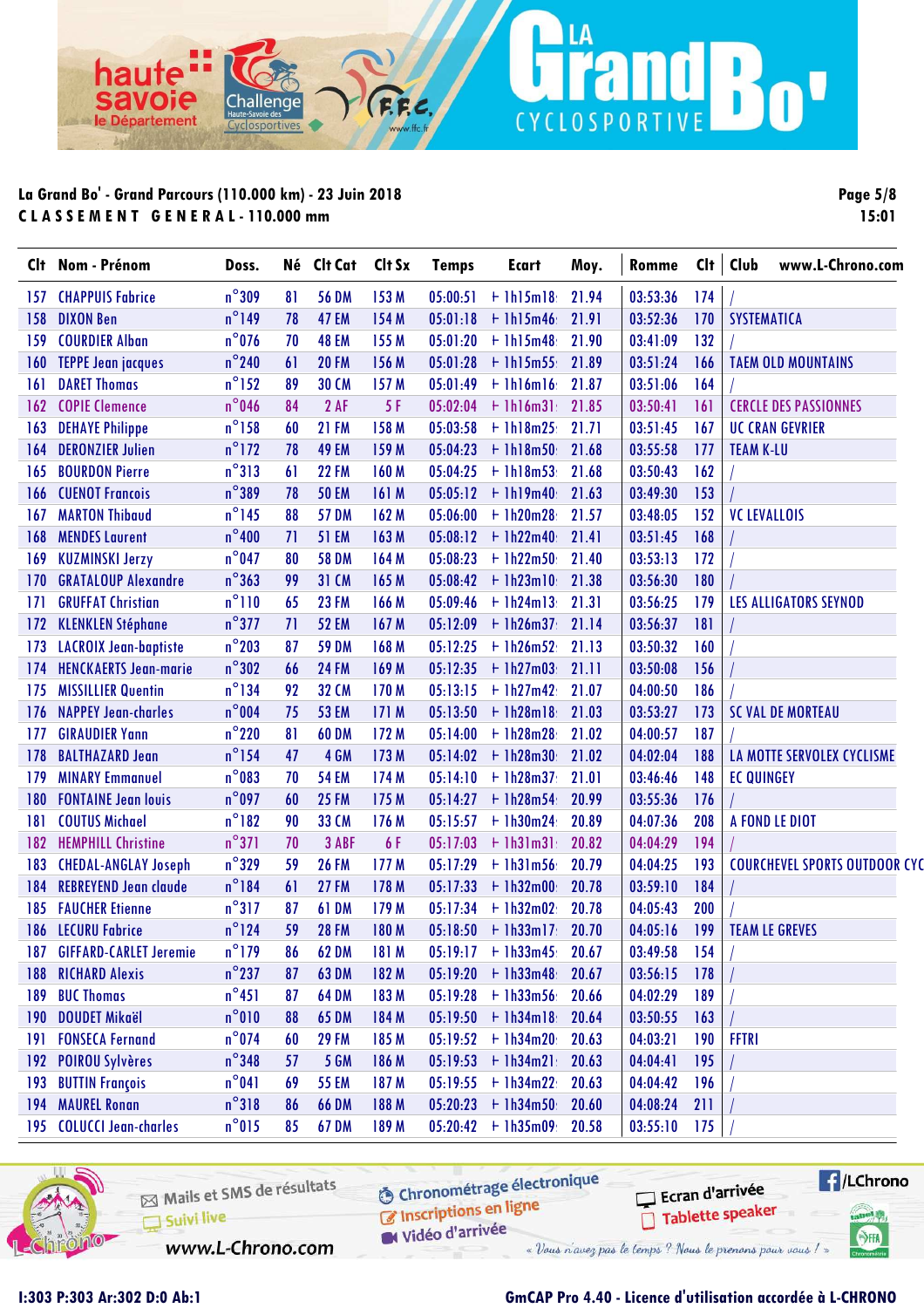ha

avoie

le Département

| <b>Page 6/8</b> |       |
|-----------------|-------|
|                 | 15:01 |

Boy

|            | Clt Nom - Prénom             | Doss.           |    | Né Clt Cat   | Clt Sx | <b>Temps</b> | Ecart                | Moy.  | Romme    | Cl <sub>†</sub> | Club<br>www.L-Chrono.com     |
|------------|------------------------------|-----------------|----|--------------|--------|--------------|----------------------|-------|----------|-----------------|------------------------------|
| 196        | <b>ECKHOFF Volker</b>        | $n^{\circ}$ 347 | 73 | <b>56 EM</b> | 190 M  | 05:20:52     | $+$ 1h35m19          | 20.57 | 04:05:08 | 198             |                              |
| 197        | <b>MERLIER Christophe</b>    | $n^{\circ}$ 384 | 66 | <b>30 FM</b> | 191 M  | 05:21:09     | $+1h35m36$           | 20.55 | 04:00:33 | 185             |                              |
| 198        | <b>GRENARD Benjamin</b>      | $n^{\circ}020$  | 86 | <b>68 DM</b> | 192 M  | 05:21:25     | $+1h35m52$           | 20.53 | 04:08:02 | 210             |                              |
| 199        | <b>PIERSON Michel</b>        | $n^{\circ}019$  | 89 | <b>34 CM</b> | 193 M  | 05:21:25     | $+1h35m53$           | 20.53 | 04:08:00 | 209             | <b>CTRL</b>                  |
| 200        | <b>WILMART Bruno</b>         | $n^{\circ}008$  | 71 | <b>57 EM</b> | 194 M  | 05:21:52     | $+1h36m19$           | 20.51 | 04:04:21 | 192             | <b>HAUTE CYCLISME</b>        |
| 201        | <b>MAILLET Laurent</b>       | $n^{\circ}109$  | 69 | <b>58 EM</b> | 195 M  | 05:22:12     | $+1h36m39$           | 20.48 | 04:05:45 | 201             |                              |
| 202        | <b>POST Stephan</b>          | $n^{\circ}$ 267 | 64 | <b>31 FM</b> | 196 M  | 05:22:23     | $+1h36m50$           | 20.47 | 04:09:54 | 213             |                              |
| 203        | <b>CICHECKI Julien</b>       | $n^{\circ}$ 070 | 84 | <b>69 DM</b> | 197 M  | 05:22:48     | $+1h37m15$           | 20.45 | 04:06:54 | 205             | UNION CYCLISTE LUTTERBACH    |
| 204        | <b>PEPKE Pep</b>             | $n^{\circ}$ 388 | 70 | <b>59 EM</b> | 198 M  | 05:25:19     | $+1h39m46$           | 20.29 | 04:05:00 | 197             |                              |
| 205        | <b>JOLLET Bruno</b>          | $n^{\circ}$ 026 | 66 | <b>32 FM</b> | 199 M  | 05:25:19     | $+1h39m46$           | 20.29 | 04:17:27 | 235             |                              |
| 206        | <b>RENARD Pascal</b>         | $n^{\circ}$ 050 | 60 | <b>33 FM</b> | 200 M  | 05:25:22     | $+$ 1h39m49          | 20.29 | 04:14:57 | 227             | <b>CYCLO TEAM 69</b>         |
| 207        | <b>BELLIN Gabriel</b>        | $n^{\circ}$ 258 | 87 | <b>70 DM</b> | 201 M  | 05:25:23     | $+1h39m50$           | 20.28 | 04:10:18 | 216             |                              |
| 208        | <b>SEITIER Christophe</b>    | $n^{\circ}$ 204 | 68 | <b>34 FM</b> | 202 M  | 05:25:27     | $+1h39m54$           | 20.28 | 04:06:37 | 204             | <b>LA MOTTE SERVOLEX</b>     |
| 209        | <b>ROWSE Jacob</b>           | $n^{\circ}$ 405 | 76 | <b>60 EM</b> | 203 M  | 05:26:05     | $+1h40m33$           | 20.24 | 03:58:36 | 183             |                              |
| 210        | <b>RACODON David</b>         | $n^{\circ}$ 196 | 82 | <b>71 DM</b> | 204 M  | 05:26:39     | $+$ 1h41m07          | 20.21 | 03:56:55 | 182             | <b>VC DOUVAINE</b>           |
| 211        | <b>DUCROUX Bruno</b>         | $n^{\circ}$ 053 | 60 | <b>35 FM</b> | 205 M  | 05:27:01     | $+$ 1h41m29          | 20.18 | 04:07:03 | 207             |                              |
| 212        | <b>GARCIA Domingo</b>        | $n^{\circ}$ 249 | 61 | <b>36 FM</b> | 206 M  | 05:27:07     | $+$ 1h41m35          | 20.18 | 04:13:50 | 224             | <b>ALPINE COLS</b>           |
| 213        | <b>FAURE Marvin</b>          | $n^{\circ}$ 247 | 59 | <b>37 FM</b> | 207 M  | 05:27:08     | $+1h41m35$           | 20.18 | 04:13:51 | 225             | <b>ALPINE COLS</b>           |
| 214        | <b>BONIN Daniel</b>          | $n^{\circ}$ 155 | 67 | <b>38 FM</b> | 208 M  | 05:28:30     | $+$ 1h42m57          | 20.09 | 04:13:37 | 222             | <b>VC MONT BLANC</b>         |
| 215        | <b>DUBOIS Romain</b>         | $n^{\circ}$ 032 | 77 | <b>61 EM</b> | 209 M  | 05:29:13     | $+$ 1h43m41          | 20.05 | 04:06:04 | 203             |                              |
| 216        | <b>GUILLAUME Jacques</b>     | $n^{\circ}$ 135 | 59 | <b>39 FM</b> | 210 M  | 05:29:41     | $+$ 1h44m08          | 20.02 | 04:13:37 | 223             |                              |
| 217        | <b>LAGET Bruno</b>           | $n^{\circ}$ 086 | 76 | <b>62 EM</b> | 211 M  | 05:29:41     | $+1h44m08$           | 20.02 | 04:10:14 | 215             | <b>U.C. MORNANTAISE</b>      |
| 218        | <b>DE COSNAC Gerald</b>      | $n^{\circ}115$  | 72 | <b>63 EM</b> | 212 M  | 05:29:50     | $+$ 1h44m18          | 20.01 | 04:03:58 | 191             | <b>TEAM LE GREVES</b>        |
| 219        | <b>SAINJOIRE Corinne</b>     | $n^{\circ}$ 208 | 71 | 4 ABF        | 7 F    | 05:30:20     | $+ 1h44m47$          | 19.98 | 04:12:06 | 218             |                              |
| <b>220</b> | <b>BLANC Philippe</b>        | $n^{\circ}$ 174 | 67 | <b>40 FM</b> | 213 M  | 05:31:01     | $+$ 1h45m29          | 19.94 | 04:12:32 | 220             | <b>TEAM LE GREVES</b>        |
| 221        | <b>FARCY Freddy</b>          | $n^{\circ}$ 151 | 80 | <b>72 DM</b> | 214 M  | 05:31:05     | $+1h45m33$           | 19.93 | 04:09:28 | 212             | <b>TEAM SPORT BIKE 74</b>    |
| 222        | <b>RAT Luc</b>               | $n^{\circ}$ 126 | 53 | 6 GM         | 215 M  | 05:31:08     | $+$ 1h45m36          | 19.93 | 04:06:54 | 206             | <b>SENS TRIATHLON</b>        |
| 223        | <b>CHOISY Eric</b>           | $n^{\circ}101$  | 57 | 7 GM         | 216 M  | 05:32:39     | $+$ 1h47m06          | 19.84 | 04:13:57 | 226             |                              |
| 224        | <b>DAVID Bruno</b>           | $n^{\circ}324$  | 70 | <b>64 EM</b> | 217 M  | 05:33:21     | $+$ 1h47m49          | 19.80 | 04:10:13 | 214             |                              |
|            | 225 COUTANCEAU Philippe      | $n^{\circ}$ 176 | 60 | <b>41 FM</b> | 218 M  |              | $05:35:55$ + 1h50m22 | 19.65 | 04:15:26 | 229             | ST DENIS DE L'HÔTEL CYCLISME |
| 226        | MOREL-VULLIEZ Serge          | $n^{\circ}$ 354 | 58 | <b>8 GM</b>  | 219 M  |              | $05:35:58$ + 1h50m26 | 19.65 | 04:15:11 | 228             |                              |
| 227        | <b>LANCELOT Daniel</b>       | $n^{\circ}$ 054 | 71 | <b>65 EM</b> | 220 M  | 05:36:30     | $+1h50m57$           | 19.61 | 04:19:09 | 241             |                              |
| 228        | <b>DELAUNAY Florian</b>      | $n^{\circ}$ 099 | 88 | <b>73 DM</b> | 221 M  | 05:36:49     | $+1h51m17$           | 19.60 | 04:27:07 | 256             |                              |
| 229        | <b>ROSENTHAL Thomas</b>      | $n^{\circ}$ 396 | 86 | <b>74 DM</b> | 222 M  |              | $05:37:25$ + lh51m53 | 19.56 | 04:12:05 | 217             |                              |
|            | 230 VALLEE Gilles            | $n^{\circ}$ 147 | 66 | <b>42 FM</b> | 223 M  | 05:37:41     | $+1h52m09$           | 19.55 | 04:18:18 | 239             |                              |
| 231        | <b>LEFAURE Paul</b>          | $n^{\circ}362$  | 57 | 9 GM         | 224 M  | 05:39:10     | $+1h53m37$           | 19.46 | 04:17:40 | 237             |                              |
|            | 232 FOGLIAZZA Johann         | $n^{\circ}$ 432 | 84 | <b>75 DM</b> | 225 M  | 05:40:21     | $+$ 1h54m49          | 19.39 | 04:15:54 | 231             |                              |
| 233        | <b>RESSEGAIRE Jean-marie</b> | $n^{\circ}$ 067 | 70 | <b>66 EM</b> | 226 M  | 05:40:52     | $+1h55m19$           | 19.36 | 04:24:09 | 251             |                              |
|            | 234 DUPUY Raphaël            | $n^{\circ}314$  | 69 | <b>67 EM</b> | 227 M  |              | $05:41:47$ + lh56m15 | 19.31 | 04:15:30 | 230             |                              |
|            |                              |                 |    |              |        |              |                      |       |          |                 |                              |

LA

CYCLOSPORTIVE



### **GmCAP Pro 4.40 - Licence d'utilisation accordée à L-CHRONO**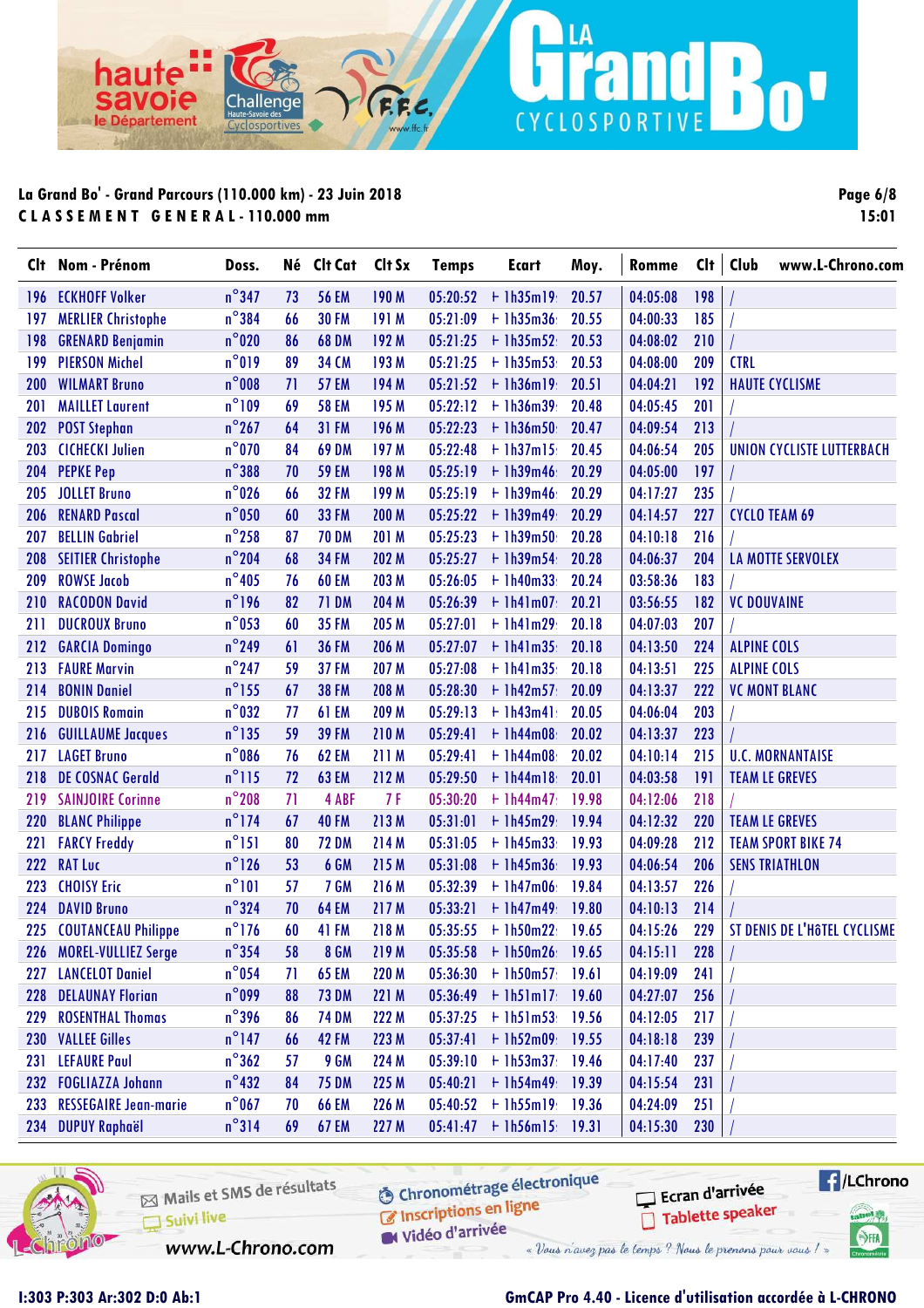hau

savoie

le Département

**Page 7/8 15:01**

Bo'

|            | Clt Nom - Prénom              | Doss.           |                       | Né Clt Cat Clt Sx |       | <b>Temps</b> | Ecart                | Moy.  | Romme    |     | Clt   Club          | www.L-Chrono.com                      |
|------------|-------------------------------|-----------------|-----------------------|-------------------|-------|--------------|----------------------|-------|----------|-----|---------------------|---------------------------------------|
|            | 235 LUC PUPAT Hervé           | $n^{\circ}368$  | 66                    | <b>43 FM</b>      | 228 M |              | $05:41:49$ + lh56ml6 | 19.31 | 04:21:27 | 245 |                     |                                       |
| 236        | <b>LOUVEL Jean-francois</b>   | $n^{\circ}$ 222 | 75                    | <b>68 EM</b>      | 229 M |              | $05:41:52 + 1h56m19$ | 19.31 | 04:12:52 | 221 |                     |                                       |
| 237        | <b>DENYS Ludovic</b>          | $n^{\circ}$ 085 | 69                    | <b>69 EM</b>      | 230 M | 05:41:58     | $+1h56m26$           | 19.30 | 04:22:09 | 246 |                     |                                       |
| 238        | <b>SYMOLON Laurent</b>        | $n^{\circ}$ 235 | 73                    | <b>70 EM</b>      | 231 M | 05:41:58     | $+$ 1h56m26          | 19.30 | 04:16:04 | 232 |                     |                                       |
| 239        | <b>FELD Benoit</b>            | $n^{\circ}$ 366 | 73                    | <b>71 EM</b>      | 232 M | 05:42:04     | $+1h56m31$           | 19.30 | 04:12:31 | 219 |                     |                                       |
| 240        | <b>MARQUIS Marie anne</b>     | $n^{\circ}$ 215 | 74                    | 5 ABF             | 8F    |              | $05:43:56$ + 1h58m23 | 19.19 | 04:24:08 | 250 |                     | <b>TRIATHLON CLUB LES HYDROS ANNE</b> |
| 241        | <b>DAGORN Jacques-yves</b>    | $n^{\circ}326$  | 82                    | <b>76 DM</b>      | 233 M | 05:43:59     | $+1h58m26$           | 19.19 | 04:24:11 | 252 |                     |                                       |
| 242        | <b>ROYOT Eric</b>             | $n^{\circ}369$  | 58                    | <b>10 GM</b>      | 234 M |              | $05:44:22 + 1h58m49$ | 19.17 | 04:22:31 | 248 |                     |                                       |
| 243        | <b>RENAULT Vincent</b>        | $n^{\circ}$ 185 | 75                    | <b>72 EM</b>      | 235 M |              | $05:45:03$ + lh59m31 | 19.13 | 04:17:41 | 238 |                     |                                       |
| 244        | <b>DE TOURNEMIRE Paul</b>     | $n^{\circ}$ 255 | 80                    | <b>77 DM</b>      | 236 M | 05:48:54     | $+ 2h03m21$          | 18.92 | 04:20:17 | 243 |                     |                                       |
| 245        | <b>BRAND Manuel</b>           | $n^{\circ}$ 073 | 82                    | <b>78 DM</b>      | 237 M | 05:49:04     | $+ 2h03m31$          | 18.91 | 04:16:25 | 234 |                     | UNION CYCLISTE LUTTERBACH             |
| 246        | <b>PEDRON Clément</b>         | $n^{\circ}$ 214 | 90                    | <b>35 CM</b>      | 238 M |              | $05:50:17 + 2h04m44$ | 18.84 | 04:19:29 | 242 |                     |                                       |
| 247        | <b>ROUHAUD-BRUZZI Gary</b>    | $n^{\circ}$ 153 | 84                    | <b>79 DM</b>      | 239 M | 05:50:18     | $+ 2h04m45$          | 18.84 | 04:28:03 | 259 |                     |                                       |
| 248        | <b>MONVILLE Hugo</b>          | $n^{\circ}183$  | 80                    | <b>80 DM</b>      | 240 M |              | $05:50:45$ + 2h05m12 | 18.82 | 04:29:47 | 261 |                     |                                       |
| 249        | <b>POUJADE Thibault</b>       | $n^{\circ}088$  | 86                    | <b>81 DM</b>      | 241 M |              | $05:50:45$ + 2h05m12 | 18.82 | 04:29:47 | 262 | <b>CS LA FECLAZ</b> |                                       |
| 250        | <b>VUIILE Yvan</b>            | $n^{\circ}$ 033 | 67                    | <b>44 FM</b>      | 242 M | 05:51:23     | $+ 2h05m51$          | 18.78 | 04:29:18 | 260 |                     |                                       |
| 251        | <b>MARGUIER Florian</b>       | $n^{\circ}$ 454 | 81                    | <b>82 DM</b>      | 243 M | 05:51:34     | $+ 2h06m02$          | 18.77 | 04:30:09 | 263 |                     |                                       |
| 252        | <b>MAINIER Maxime</b>         | $n^{\circ}$ 455 | 94                    | <b>36 CM</b>      | 244 M |              | $05:51:34 + 2h06m02$ | 18.77 | 04:27:48 | 257 |                     |                                       |
| 253        | <b>DAVIES Colin</b>           | $n^{\circ}412$  | 46                    | 11 GM             | 245 M |              | $05:51:45$ + 2h06m13 | 18.76 | 04:31:00 | 266 |                     |                                       |
| 254        | <b>POURRAZ Loris</b>          | $n^{\circ}$ 143 | 94                    | <b>37 CM</b>      | 246 M |              | $05:52:19$ + 2h06m46 | 18.73 | 04:05:49 | 202 |                     | LES ALLIGATORS TRIATHLON              |
| 255        | <b>BERNOT Jerome</b>          | $n^{\circ}$ 157 | 89                    | <b>38 CM</b>      | 247 M | 05:52:19     | $+ 2h06m47$          | 18.73 | 04:17:34 | 236 |                     |                                       |
| 256        | <b>POLITAKIS Georges</b>      | $n^{\circ}$ 036 | 62                    | <b>45 FM</b>      | 248 M |              | $05:52:24 + 2h06m52$ | 18.73 | 04:27:49 | 258 |                     |                                       |
| 257        | <b>ROUX Muriel</b>            | $n^{\circ}104$  | 76                    | 6 ABF             | 9F    | 05:52:45     | $+ 2h07m13$          | 18.71 | 04:26:39 | 255 | C.S. MEGèVE         |                                       |
| 258        | <b>GIBAULT François</b>       | $n^{\circ}$ 224 | 87                    | <b>83 DM</b>      | 249 M |              | $05:54:44 + 2h09m12$ | 18.61 | 04:30:15 | 264 |                     |                                       |
| 259        | <b>PERRAULT Olivier</b>       | $n^{\circ}$ 212 | 72                    | <b>73 EM</b>      | 250 M | 05:56:41     | $+ 2h11m09$          | 18.50 | 04:25:29 | 254 |                     |                                       |
| 260        | <b>PERNET MUGNIER Edouard</b> | $n^{\circ}$ 002 | 75                    | <b>74 EM</b>      | 251 M |              | $05:56:54$ + 2h11m22 | 18.49 | 04:16:06 | 233 | <b>TEAM SNGB</b>    |                                       |
| 261        | <b>BELLICAUD Guylene</b>      | $n^{\circ}300$  | 71                    | 7 ABF             | 10F   | 05:58:13     | $+ 2h12m40$          | 18.43 | 04:34:50 | 267 |                     | LES CHAMOIS DU LAC BLEU               |
|            | 262 LONGEVIAL Nicolas         | $n^{\circ}$ 039 | 73                    | <b>75 EM</b>      | 252 M |              | $05:59:02 + 2h13m30$ | 18.38 | 04:18:41 | 240 |                     |                                       |
| 263        | <b>MANGOT Franck</b>          | $n^{\circ}$ 044 | 73                    | <b>76 EM</b>      | 253 M | 05:59:10     | $+ 2h13m38$          | 18.38 | 04:24:21 | 253 |                     | <b>CS PIERREFEUCAIN</b>               |
|            | 264 GOUSSIN Jérémy            | $n^{\circ}431$  | 74                    | <b>77 EM</b>      | 254 M |              | $05:59:21 + 2h13m48$ | 18.37 | 04:36:09 | 269 |                     |                                       |
|            | 265 GOOCH Alfred              | $n^{\circ}319$  | $\overline{10}$<br>68 | <b>46 FM</b>      | 255 M |              | $05:59:26$ + 2h13m53 | 18.36 | 04:36:13 | 270 |                     | <b>STEEL WHEELERS GENèVE</b>          |
|            | 266 FARCOT Paul               | $n^{\circ}$ 434 | 85                    | <b>84 DM</b>      | 256 M |              | $05:59:43 + 2h14m11$ | 18.35 | 04:30:25 | 265 |                     |                                       |
| 267        | <b>CHARRIERE Michel</b>       | $n^{\circ}$ 402 | 56                    | <b>12 GM</b>      | 257 M |              | $06:01:02$ + 2h15m30 | 18.28 | 04:35:25 | 268 |                     |                                       |
|            | <b>268 GAUDUCHON Daniel</b>   | $n^{\circ}$ 437 | 56                    | <b>13 GM</b>      | 258 M |              | $06:05:33 + 2h20m00$ | 18.06 | 04:41:35 | 273 |                     |                                       |
| 269        | <b>JACQUEMET Pierre</b>       | $n^{\circ}382$  | 97                    | 39 CM             | 259 M |              | $06:06:11 + 2h20m38$ | 18.02 | 04:22:16 | 247 |                     |                                       |
| <b>270</b> | <b>MAINGOT Alexandre</b>      | $n^{\circ}422$  | 88                    | <b>85 DM</b>      | 260 M | 06:07:28     | $+ 2h21m55$          | 17.96 | 04:23:39 | 249 |                     |                                       |
| 271        | <b>FAURE Emmanuelle</b>       | $n^{\circ}$ 248 | 64                    | 2 BF              | 11F   | 06:08:50     | $+ 2h23m17$          | 17.89 | 04:46:39 | 281 | <b>ALPINE COLS</b>  |                                       |
| <b>272</b> | <b>GERARD Eloi</b>            | $n^{\circ}$ 364 | 58                    | <b>14 GM</b>      | 261 M |              | $06:08:52 + 2h23m20$ | 17.89 | 04:45:02 | 279 |                     |                                       |
|            | 273 PLAUT David               | $n^{\circ}$ 092 | 69                    | <b>78 EM</b>      | 262 M |              | $06:10:09$ + 2h24m36 | 17.83 | 04:41:39 | 274 |                     |                                       |
|            |                               |                 |                       |                   |       |              |                      |       |          |     |                     |                                       |

LA

CYCLOSPORTIVE